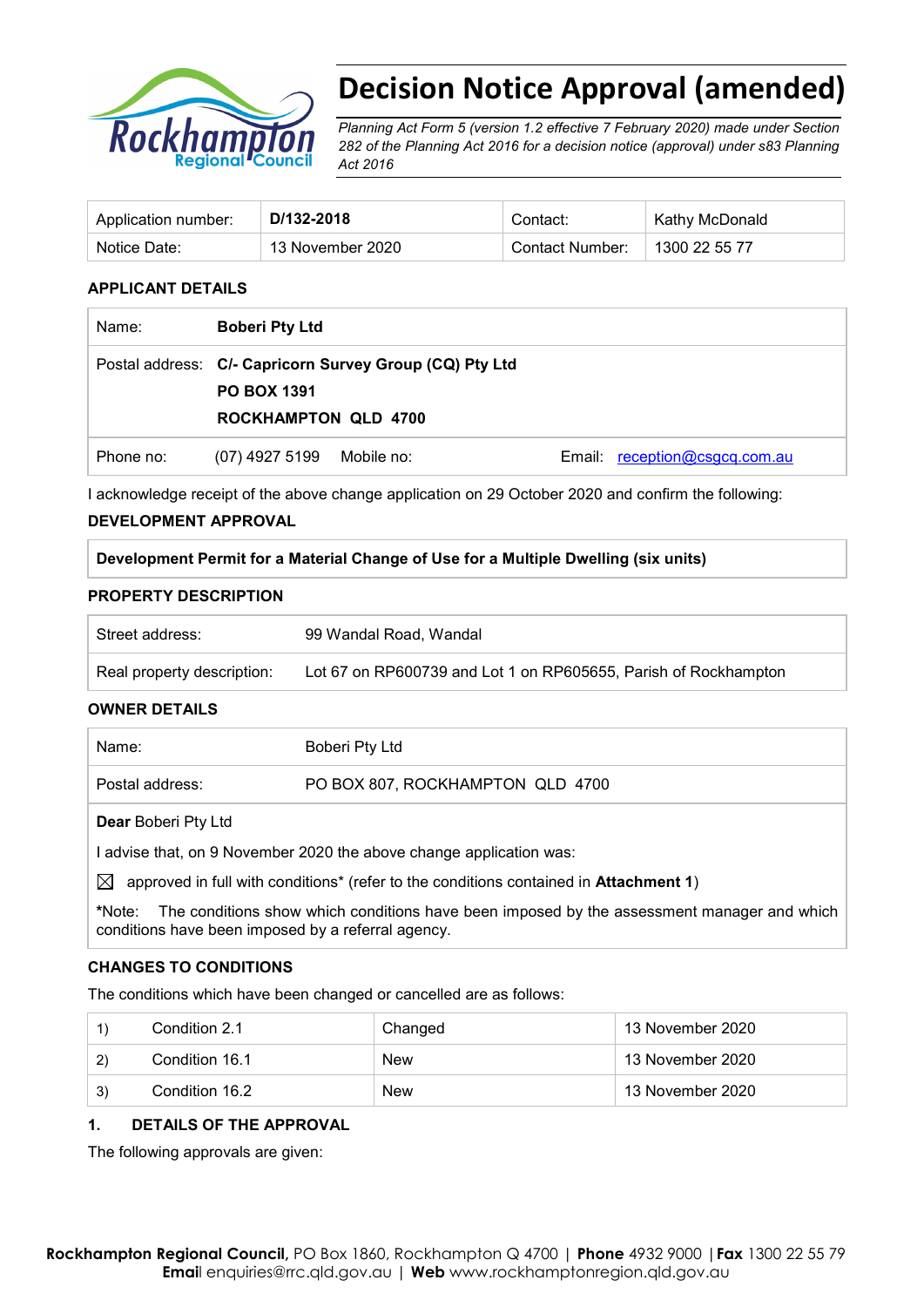|                                                                                                                                                                                                        | <b>Development</b><br><b>Permit</b> | Preliminary<br>Approval |
|--------------------------------------------------------------------------------------------------------------------------------------------------------------------------------------------------------|-------------------------------------|-------------------------|
| Development assessable under the planning scheme, superseded<br>planning scheme, a temporary local planning instrument, a master<br>plan or a preliminary approval which includes a variation approval |                                     |                         |
| - Material change of use                                                                                                                                                                               | $\times$                            |                         |

#### **2. CONDITIONS**

This approval is subject to the conditions in Attachment 1.

## **3. FURTHER DEVELOPMENT PERMITS REQUIRED**

Please be advised that the following development permits are required to be obtained before the development can be carried out:

| Type of development permit required | Subject of the required development permit |
|-------------------------------------|--------------------------------------------|
| <b>Operational Works</b>            | <b>Access and Parking Works</b>            |
|                                     | Stormwater Works                           |
|                                     | Roof and Allotment Drainage Works          |
| <b>Building Works</b>               |                                            |
| <b>Plumbing and Drainage Works</b>  |                                            |

#### **4. REFERRAL AGENCIES**

The following Referral Agencies were activated by this application.

| For an application involving                                                                                                                                                                                           | Name of<br>agency                            | <b>Status</b> | <b>Address</b>                                                                          |  |
|------------------------------------------------------------------------------------------------------------------------------------------------------------------------------------------------------------------------|----------------------------------------------|---------------|-----------------------------------------------------------------------------------------|--|
| STATE TRANSPORT INFRASTRUCTURE (State transport corridors and future State transport<br>corridors)                                                                                                                     |                                              |               |                                                                                         |  |
| Schedule 10, Part 9, Division 4, Subdivision 2, Table 4 – Material change of use of premises near a State<br>transport corridor or that is a future State transport corridor                                           |                                              |               |                                                                                         |  |
| Development application for a material<br>change of use, other than an excluded<br>material change of use, that is assessable<br>development under a local categorising<br>instrument, if all or part of the premises- | Department of<br>Transport and<br>Main Roads | Concurrence   | Department of State<br>Development,<br>Manufacturing,<br>Infrastructure and<br>Planning |  |
| (a) are within 25m of a State transport<br>corridor; or                                                                                                                                                                |                                              |               | Online:                                                                                 |  |
| (b) are a future State transport corridor; or                                                                                                                                                                          |                                              |               | https://prod2.dev-                                                                      |  |
| $(c)$ are-                                                                                                                                                                                                             |                                              |               | assess.qld.gov.au/suite/                                                                |  |
| (i) adjacent to a road that intersects with a<br>State-controlled road; and                                                                                                                                            |                                              |               | Postal:<br><b>PO Box 113</b>                                                            |  |
| (ii) within 100m of the intersection                                                                                                                                                                                   |                                              |               | Rockhampton Qld 4700                                                                    |  |

#### **5. THE APPROVED PLANS**

#### **The approved development must be completed and maintained generally in accordance with the approved drawings and documents:**

| Drawing/report title | Prepared by     | Date          | Reference number | Rev |
|----------------------|-----------------|---------------|------------------|-----|
| Staging Plan         | Boyd Hall       | October 2020  | 7158-01-STG      |     |
| Proposed Site Plan   | Dezign Elements | 10 March 2019 | 17 040, A-02     |     |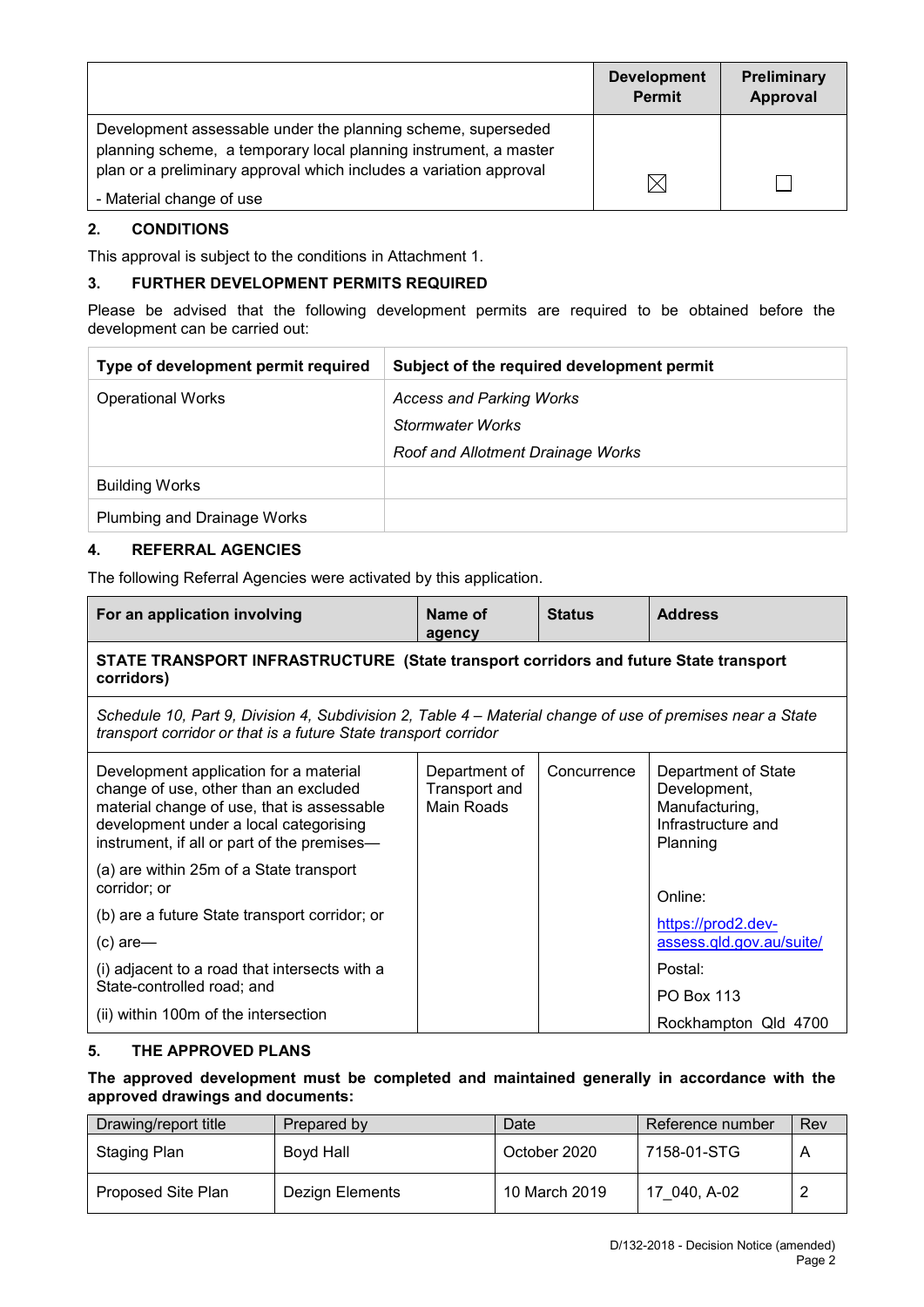| Drawing/report title                                               | Prepared by                                     | Date             | Reference number | Rev            |
|--------------------------------------------------------------------|-------------------------------------------------|------------------|------------------|----------------|
| Landscaping Plan                                                   | Dezign Elements                                 | 10 March 2019    | 17 040, A-03     | $\overline{2}$ |
| Floor Plan – Type A & B                                            | Dezign Elements                                 | 10 March 2019    | 17 040, A-04     | $\overline{2}$ |
| Floor Plan - Type C                                                | Dezign Elements                                 | 10 March 2019    | 17 040, A-05     | 2              |
| Elevation                                                          | Dezign Elements                                 | 10 March 2019    | 17 040, A-06     | 2              |
| Engineering<br>Infrastructure Report                               | Calibre Professional Services<br>Pty Ltd        | 3 December 2018  | 18-002072        | A              |
| SK007 - Preliminary<br><b>Erosion and Sediment</b><br>Control Plan | <b>Calibre Professional Services</b><br>Pty Ltd | 22 February 2019 | 18-002072        |                |
| SK006 - Stormwater<br>Management Plan                              | Calibre Professional Services<br>Pty Ltd        | 22 February 2019 | 18-002072        | 2              |

## **6. CURRENCY PERIOD FOR THE APPROVAL**

The standard relevant periods stated in section 85 of *Planning Act 20016* apply to each aspect of development in this approval, if not stated in the conditions of approval attached.

## **7. STATEMENT OF REASONS**

| <b>Description of the</b><br>development | The proposed development is for Material Change of Use for a Multiple<br>Dwelling (six (6) units) |                                                                                                                                                                                                                                                                                                                                                               |
|------------------------------------------|---------------------------------------------------------------------------------------------------|---------------------------------------------------------------------------------------------------------------------------------------------------------------------------------------------------------------------------------------------------------------------------------------------------------------------------------------------------------------|
| <b>Reasons for Decision</b>              | a)                                                                                                | The proposed Multiple Dwelling will cater for a range of demographic<br>characteristics and expectations by providing greater housing choice.                                                                                                                                                                                                                 |
|                                          | b)                                                                                                | The site encourages walkability as it is located in proximity to a<br>Neighbourhood Centre, local community and recreational services,<br>several bus stops, local cycling networks, and open space.                                                                                                                                                          |
|                                          | c)                                                                                                | The proposed use does not compromise the strategic framework in the<br>Rockhampton Region Planning Scheme 2015;                                                                                                                                                                                                                                               |
|                                          | d)                                                                                                | Assessment of the development against the relevant zone purpose,<br>planning scheme codes and planning scheme policies demonstrates<br>that the proposed development will not cause significant adverse<br>impacts on the surrounding natural environment, built environment and<br>infrastructure, community facilities, or local character and amenity; and |
|                                          | e)                                                                                                | The proposed development does not compromise the relevant State<br>Planning Policy.                                                                                                                                                                                                                                                                           |
| <b>Assessment Benchmarks</b>             |                                                                                                   | The proposed development was assessed against the following assessment<br>benchmarks:                                                                                                                                                                                                                                                                         |
|                                          |                                                                                                   | Low Density Residential Zone Code;                                                                                                                                                                                                                                                                                                                            |
|                                          | $\bullet$                                                                                         | Airport Environs Overlay Code;                                                                                                                                                                                                                                                                                                                                |
|                                          | $\bullet$                                                                                         | Steep Land Overlay Code;                                                                                                                                                                                                                                                                                                                                      |
|                                          | $\bullet$                                                                                         | Access, Parking and Transport Code;                                                                                                                                                                                                                                                                                                                           |
|                                          | ٠                                                                                                 | Landscape Code;                                                                                                                                                                                                                                                                                                                                               |
|                                          |                                                                                                   | Stormwater Management Code;                                                                                                                                                                                                                                                                                                                                   |
|                                          |                                                                                                   | Waste Management Code; and                                                                                                                                                                                                                                                                                                                                    |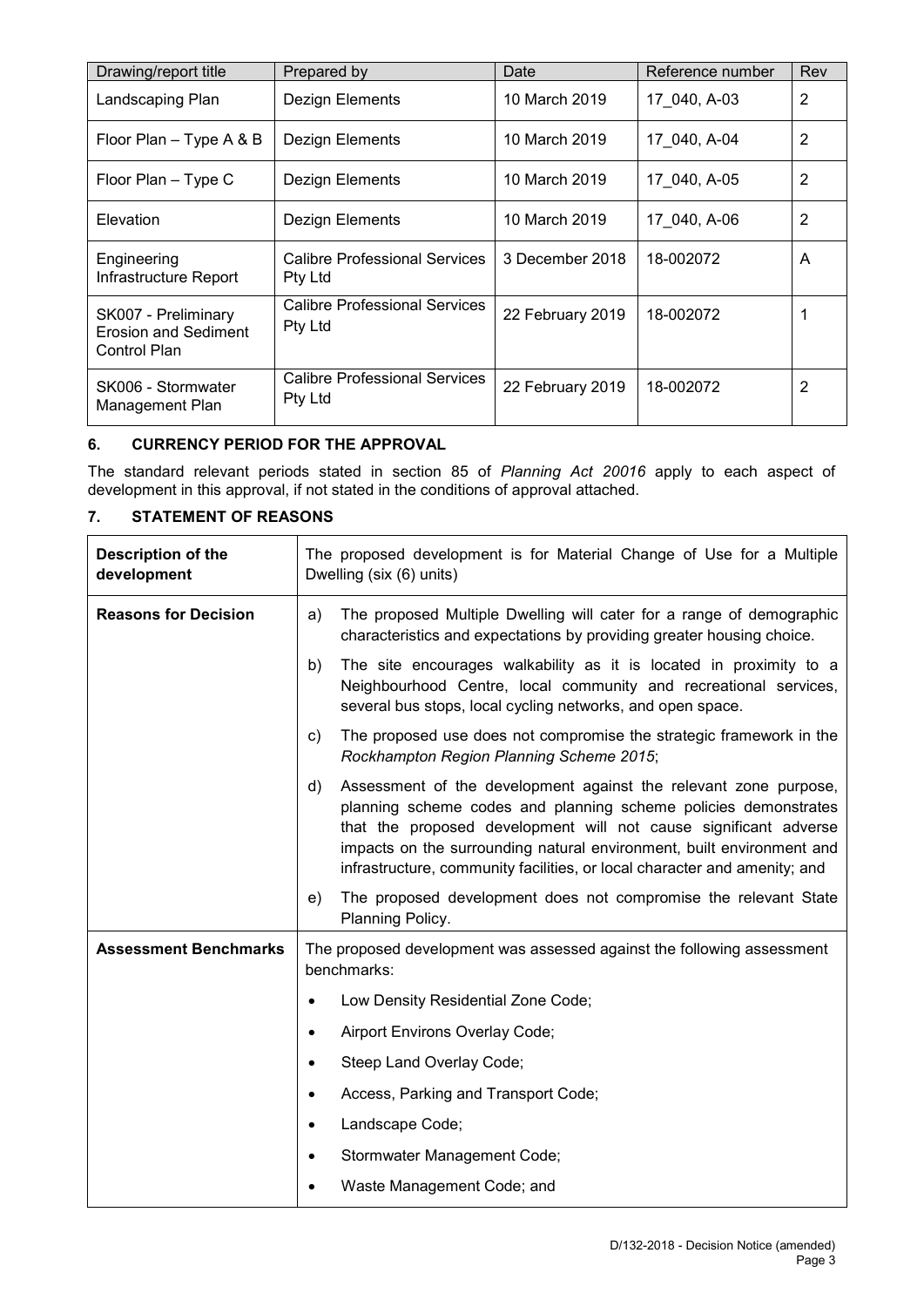|                                                 | Water and Sewer Code.<br>$\bullet$                                                                                                                                                                                                 |  |
|-------------------------------------------------|------------------------------------------------------------------------------------------------------------------------------------------------------------------------------------------------------------------------------------|--|
| <b>Compliance with</b><br>assessment benchmarks | The development was assessed against all of the assessment benchmarks<br>listed above and complies with all of these.                                                                                                              |  |
| Matters raised in<br>submissions                | No submissions were received during the public notification period.                                                                                                                                                                |  |
| <b>Matters prescribed by</b><br>regulation      | The State Planning Policy - Part E;<br>٠<br>The Central Queensland Regional Plan;<br>$\bullet$<br>The Rockhampton Region Planning Scheme 2015; and<br>٠<br>The common material, being the material submitted with the application. |  |

#### **8. RIGHTS OF APPEAL**

The rights of an applicant to appeal to a tribunal or the Planning and Environment Court against a decision about a development application are set out in chapter 6, part 1 of the *Planning Act 2016*. For particular applications, there may also be a right to make an application for a declaration by a tribunal (see chapter 6, part 2 of the *Planning Act 2016).*

#### *Appeal by an applicant*

An applicant for a development application may appeal to the Planning and Environment Court against the following:

- the refusal of all or part of the development application
- a provision of the development approval
- the decision to give a preliminary approval when a development permit was applied for
- a deemed refusal of the development application.

An applicant may also have a right to appeal to the Development tribunal. For more information, see schedule 1 of the *Planning Act 2016*.

The timeframes for starting an appeal in the Planning and Environment Court are set out in section 229 of the *Planning Act 2016*.

**Attachment 2** is an extract from the *Planning Act 2016* that sets down the applicant's appeal rights and the appeal rights of a submitter.

#### **9. WHEN THE DEVELOPMENT APPROVAL TAKES EFFECT**

This development approval takes effect:

From the time the decision notice is given – if there is no submitter and the applicant does not appeal the decision to the court.

Or

When the submitter's appeal period ends – if there is a submitter and the applicant does not appeal the decision to the court.

Or

Subject to the decision of the court, when the appeal is finally decided  $-$  if an appeal is made to the court.

#### **10. ORIGINAL DECISION ASSESSMENT MANAGER**

| <b>Tarnya Fitzgibbon</b><br>Name:<br><b>COORDINATOR</b> | DEVELOPMENT ASSESSMENT |            | Date: 31 May 2019      |
|---------------------------------------------------------|------------------------|------------|------------------------|
| 11.<br><b>ASSESSMENT MANAGER</b>                        |                        |            |                        |
| <b>Tarnya Fitzgibbon</b><br>Name:<br><b>COORDINATOR</b> | DEVELOPMENT ASSESSMENT | Signature: | Date: 13 November 2020 |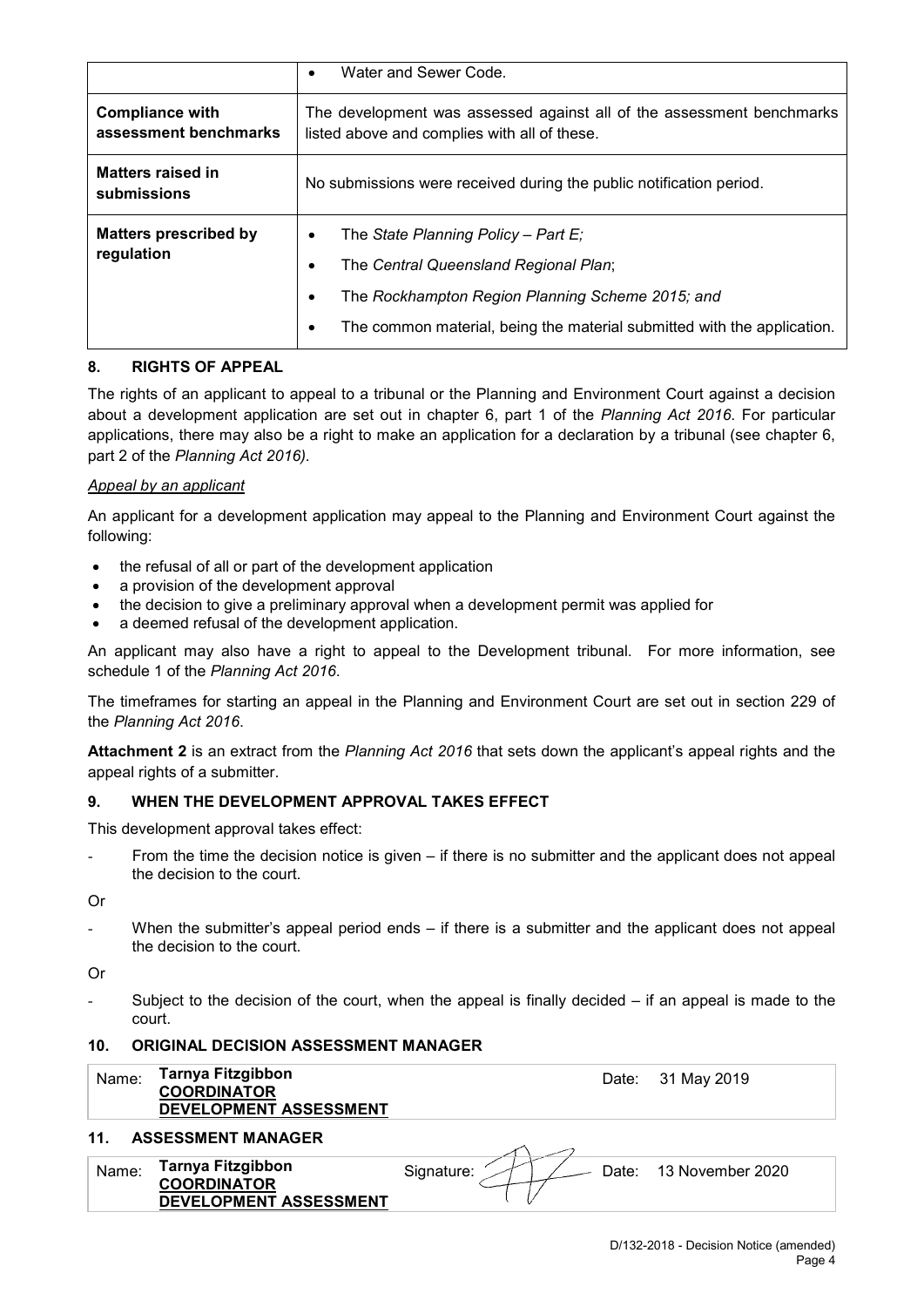C/C Queensland Treasury (State Assessment and Referral Agency Department) - [RockhamptonSARA@dsdmip.qld.gov.au](mailto:RockhamptonSARA@dilgp.qld.gov.au)

#### **Attachment 1 – Conditions of the approval**

*Part 1* **–** *Conditions imposed by the assessment manager [Note: where a condition is imposed about infrastructure under Chapter 4 of the Planning Act 2016, the relevant provision of the Act under which this condition was imposed must be specified.]*

#### *Part 2 – Conditions required by the referral agency response*

**Attachment 2—Extract on appeal rights**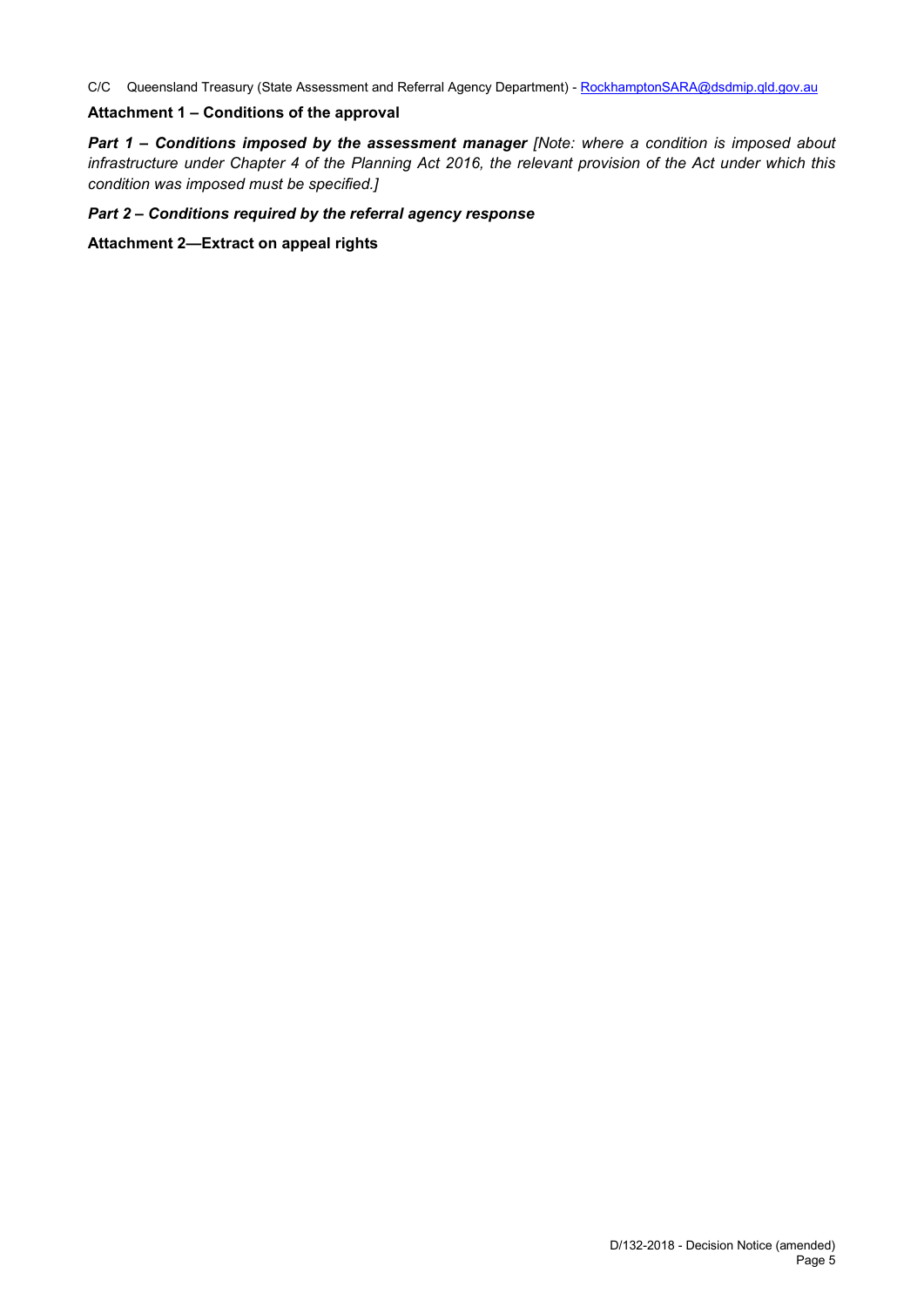

## **Attachment 1 – Part 1 Rockhampton Regional Council Conditions**

*Planning Act 2016*

## 1.0 ADMINISTRATION

- 1.1 The Developer and his employee, agent, contractor or invitee is responsible for ensuring compliance with the conditions of this development approval.
- 1.2 Where these Conditions refer to "Council" in relation to requiring Council to approve or to be satisfied as to any matter, or conferring on the Council a function, power or discretion, that role may be fulfilled in whole or in part by a delegate appointed for that purpose by the Council.
- 1.3 All conditions, works, or requirements of this development approval must be undertaken, completed, and be accompanied by a Compliance Certificate for any operational works required by this development approval:
	- 1.3.1 to Council's satisfaction;
	- 1.3.2 at no cost to Council; and
	- 1.3.3 prior to the commencement of the use:

unless otherwise stated.

- 1.4 Infrastructure requirements of this development approval must be contributed to the relevant authorities, where applicable, at no cost to Council, prior to the commencement of the use, unless otherwise stated.
- 1.5 The following further Development Permits must be obtained prior to the commencement of any works associated with their purposes:
	- 1.5.1 Operational Works:
		- (i) Access and Parking Works;
		- (ii) Stormwater Works;
		- (iii) Roof and Allotment Drainage;
	- 1.5.2 Plumbing and Drainage Works; and
	- 1.5.3 Building Works.
- 1.6 All Development Permits for Operational Works and Plumbing and Drainage Works must be obtained prior to the issue of a Development Permit for Building Works.
- 1.7 All works must be designed, constructed and maintained in accordance with the relevant Council policies, guidelines and standards, unless otherwise stated.
- 1.8 All engineering drawings/specifications, design and construction works must be in accordance with the requirements of the relevant *Australian Standards* and must be approved, supervised and certified by a Registered Professional Engineer of Queensland.
- 1.9 Lot 67 on RP600739 and Lot 1 on RP605655 must be amalgamated and registered as one lot prior to the commencement of the use.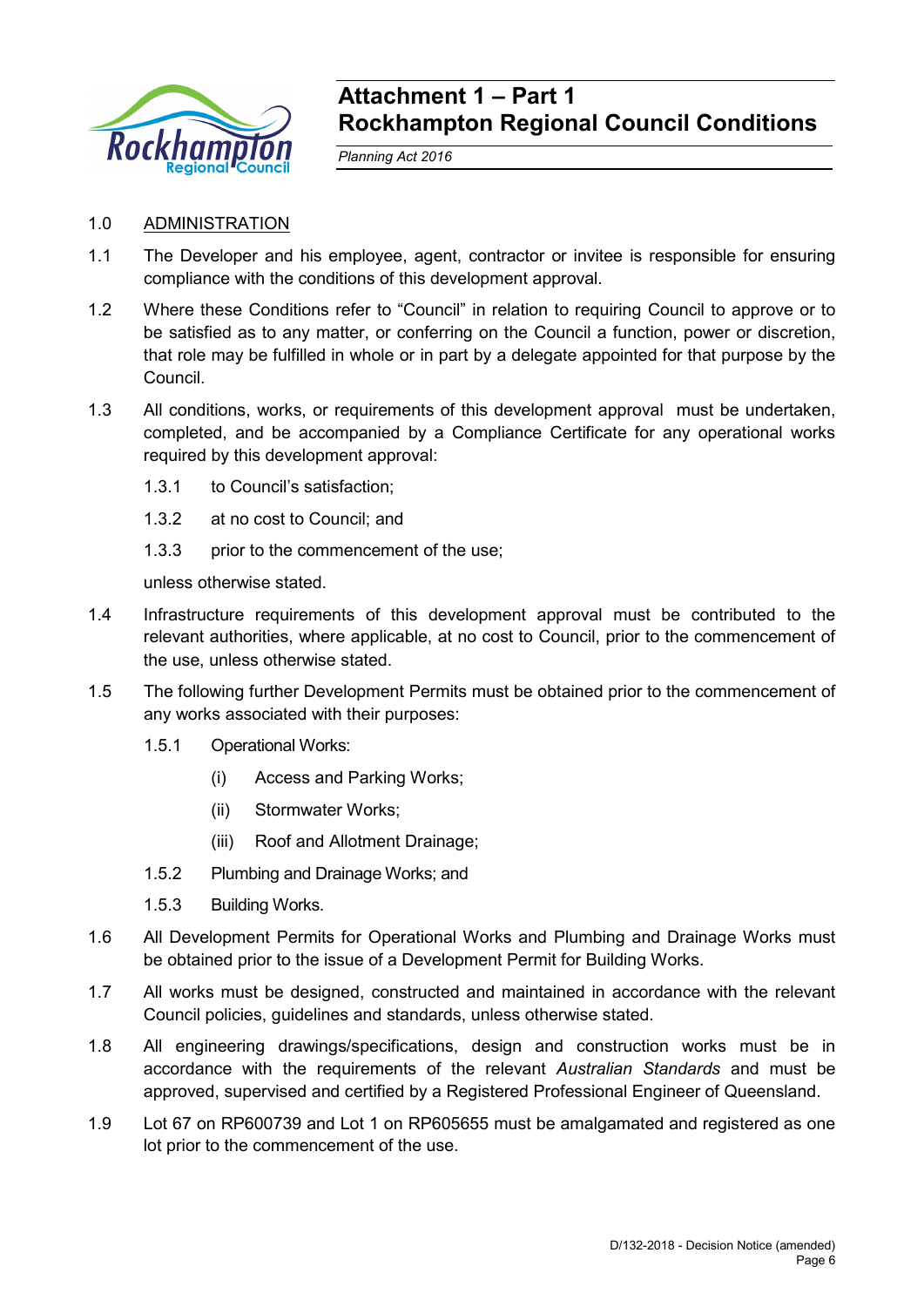## 2.0 APPROVED PLANS AND DOCUMENTS

2.1 The approved development must be completed and maintained generally in accordance with the approved plans and documents, except where amended by any condition of this development approval:

| Drawing/report title                                                  | Prepared by                                 | Date             | Reference number | Rev            |
|-----------------------------------------------------------------------|---------------------------------------------|------------------|------------------|----------------|
| <b>Staging Plan</b>                                                   | Boyd Hall                                   | October 2020     | 7158-01-STG      | A              |
| Proposed Site Plan                                                    | Dezign Elements                             | 10 March 2019    | 17 040, A-02     | $\overline{2}$ |
| Landscaping Plan                                                      | Dezign Elements                             | 10 March 2019    | 17 040, A-03     | 2              |
| Floor Plan - Type A<br>& B                                            | Dezign Elements                             | 10 March 2019    | 17 040, A-04     | $\overline{2}$ |
| Floor Plan - Type<br>C                                                | Dezign Elements                             | 10 March 2019    | 17_040, A-05     | $\overline{2}$ |
| Elevation                                                             | Dezign Elements                             | 10 March 2019    | 17 040, A-06     | $\overline{2}$ |
| Engineering<br>Infrastructure<br>Report                               | Calibre<br>Professional<br>Services Pty Ltd | 3 December 2018  | 18-002072        | A              |
| SK007 -<br><b>Preliminary Erosion</b><br>and Sediment<br>Control Plan | Calibre<br>Professional<br>Services Pty Ltd | 22 February 2019 | 18-002072        | 1              |
| SK006-<br>Stormwater<br>Management Plan                               | Calibre<br>Professional<br>Services Pty Ltd | 22 February 2019 | 18-002072        | 2              |

- 2.2 Where there is any conflict between the conditions of this development approval and the details shown on the approved plans and documents, the conditions of this development approval must prevail.
- 2.3 Where conditions require the above plans or documents to be amended, the revised document(s) must be submitted for approval by Council prior to the commencement of the use.

## 3.0 ACCESS AND PARKING WORKS

- 3.1 A Development Permit for Operational Works (access and parking works) must be obtained prior to the commencement of any access and parking works on the development site.
- 3.2 All access and parking works must be designed and constructed in accordance with the approved plans (refer to condition 2.1), *Capricorn Municipal Development Guidelines*, *Australian Standard AS2890 "Parking facilities"* and the provisions of a Development Permit for Operational Works (access and parking works).
- 3.3 All car parking and access areas must be paved or sealed to Council's satisfaction. Design and construction must be in accordance with the provisions of a Development Permit for Operational Works (access and parking works).
- 3.4 All vehicular access to and from the development must be via Jardine Street only.
- 3.5 Any redundant vehicular crossovers must be replaced by Council standard kerb and channel.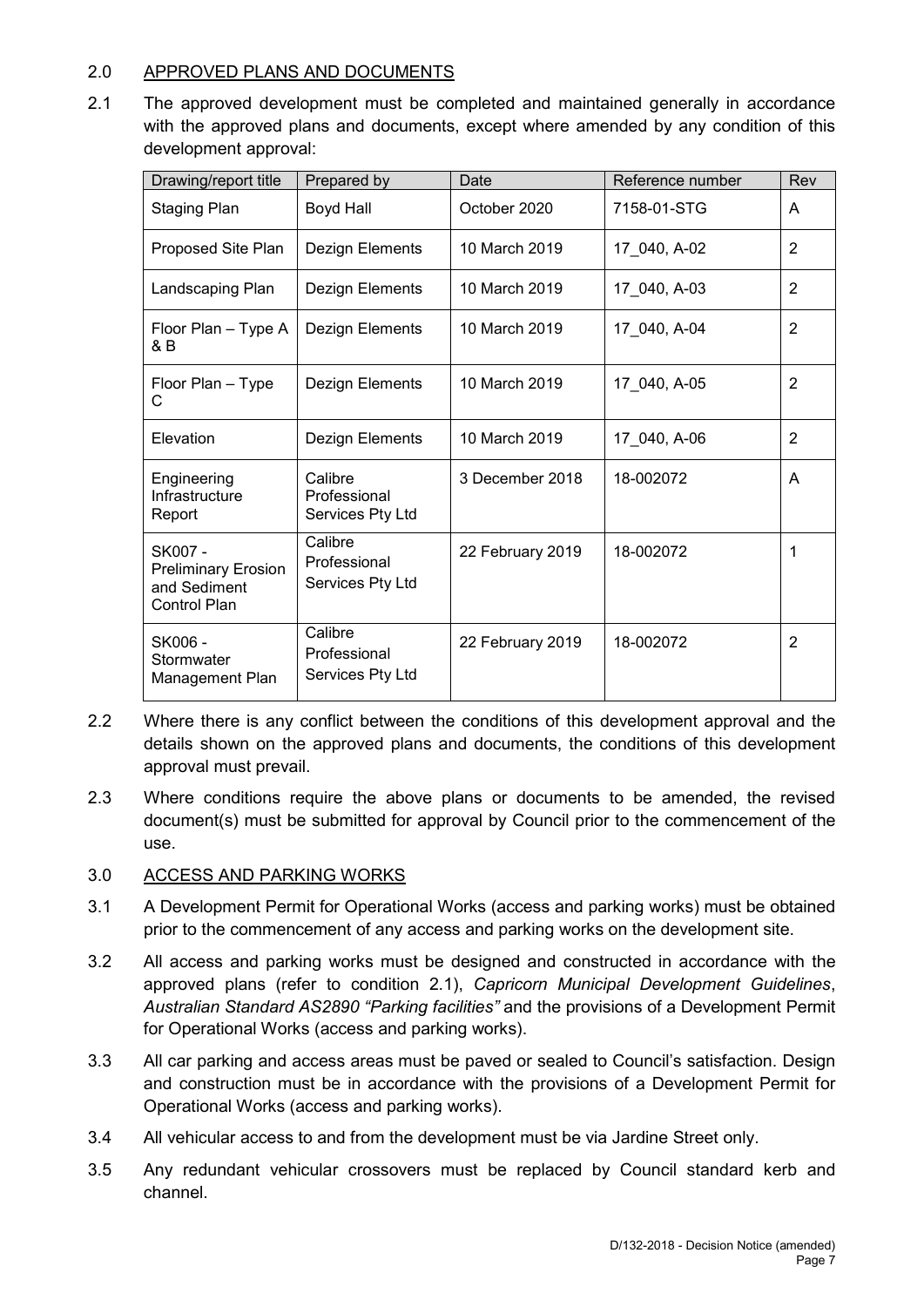- 3.6 All vehicles must ingress and egress the development in a forward gear.
- 3.7 Adequate sight distances must be provided for all ingress and egress movements at the access driveways in accordance with *Australian Standard AS2890.2 "Parking facilities - Off street commercial vehicle facilities"*.
- 3.8 A minimum of nine (9) parking spaces must be provided on-site. This includes six (6) covered car parking spaces and three (3) visitor's parking spaces.
- 3.9 Parking spaces must be line-marked in accordance with the approved Site Plan (refer to condition 2.1) and in accordance with the *Australian Standard AS2890 "Parking facilities"* and the provisions of a Development Permit for Operational Works (access and parking works).
- 3.10 All internal pedestrian pathways must be designed and constructed in accordance with *Australian Standard AS1428 "Design for access and mobility"*.

#### 4.0 PLUMBING AND DRAINAGE WORKS

- 4.1 A Development Permit for Plumbing and Drainage Works must be obtained for the removal and/or demolition of any existing structure on the development site.
- 4.2 All internal plumbing and drainage works must be designed and constructed in accordance with the approved plans (refer to condition 2.1), *Capricorn Municipal Development Guidelines*, *Water Supply (Safety and Reliability) Act 2008, Plumbing and Drainage Act 2002*, Council's Plumbing and Drainage Policies and the provisions of a Development Permit for Plumbing and Drainage Works.
- 4.3 The development must be connected to Council's reticulated sewerage and water networks.
- 4.4 One (1) of the existing two (2) water connection points must be disconnected.
- 4.5 Adequate domestic and fire-fighting protection must be provided to the development, and must be certified by a hydraulic engineer or other suitably qualified person.
- 4.6 The proposed development must be provided with a master meter at the development site boundary and sub-meters for each sole occupancy building in accordance with the *Queensland Plumbing and Drainage Code* and Council's Sub-metering Policy.
- 4.7 All internal plumbing and sanitary drainage works must be completely independent for each unit/tenancy.
- 4.8 Sewer connections and water meter boxes located within trafficable areas must be raised or lowered to suit the finished surface levels and must be provided with heavy duty trafficable lids.
- 4.9 The finished sewerage access chamber surface level must be at a sufficient level to avoid ponding of stormwater above the top of the chamber. A heavy-duty trafficable lid must be provided in the trafficable area.

#### 5.0 STORMWATER WORKS

- 5.1 A Development Permit for Operational Works (stormwater works) must be obtained prior to the commencement of any stormwater works required by this development approval.
- 5.2 All stormwater drainage works must be designed and constructed in accordance with the approved plans (refer to condition 2.1), *Queensland Urban Drainage Manual*, *Capricorn Municipal Development Guidelines*, sound engineering practice and the provisions of a Development Permit for Operational Works (stormwater works).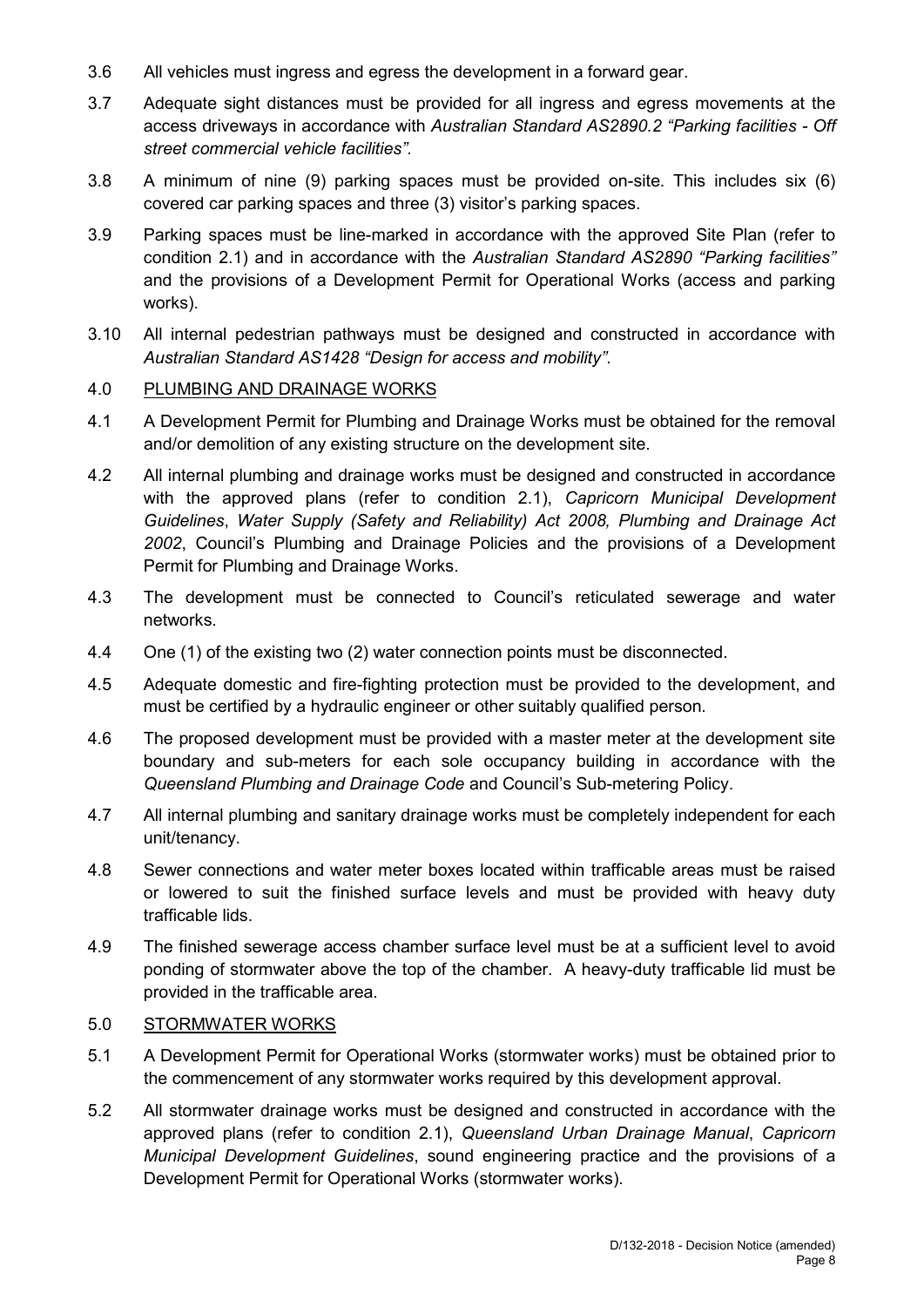- 5.3 All stormwater must drain to a demonstrated lawful point of discharge and must not adversely affect surrounding land or infrastructure in comparison to the pre-development conditions, including but not limited to blocking, altering or diverting existing stormwater runoff patterns or having the potential to cause damage to other infrastructure.
- 5.4 Any application for a Development Permit for Operational Works (stormwater works) must be accompanied by engineering plans with details of any new drainage systems including retention systems, inlet and outlet structures, or the amendment and upgrading of existing drainage systems to implement the proposed drainage strategy.

## 6.0 ROOF AND ALLOTMENT DRAINAGE WORKS

- 6.1 A Development Permit for Operational Works (roof and allotment drainage works) must be obtained prior to the commencement of any drainage works on the development site.
- 6.2 All roof and allotment drainage works must be designed and constructed in accordance with the approved plans (refer to condition 2.1), *Queensland Urban Drainage Manual*, *Capricorn Municipal Development Guidelines*, sound engineering practice and the provisions of a Development Permit for Operational Works (roof and allotment drainage works).
- 6.3 All roof and allotment runoff from the development must be directed to a lawful point of discharge and must not restrict, impair or change the natural flow of runoff water or cause a nuisance to surrounding land or infrastructure.

## 7.0 SITE WORKS

- 7.1 All earthworks must be undertaken in accordance with *Australian Standard AS3798 "Guidelines on earthworks for commercial and residential developments".*
- 7.2 Site works must be constructed such that they do not, at any time, in any way restrict, impair or change the natural flow of runoff water, or cause a nuisance or worsening to surrounding land or infrastructure.

## 8.0 BUILDING WORKS

8.1 All building works must be undertaken in accordance with *Queensland Development Code, Mandatory Part 1.4* for building over or near relevant infrastructure.

## 9.0 LANDSCAPING WORKS

9.1 All landscaping must be established generally in accordance with the approved plans (refer to condition 2.1). The landscaping must be constructed and/or established prior to the commencement of the use and the landscape areas must predominantly contain plant species that have low water dependency.

## 10.0 ELECTRICITY

- 10.1 Electricity services must be provided to the development in accordance with the standards and requirements of the relevant service provider.
- 10.2 A *Certificate of Electricity Supply* from the relevant service provider must be provided to Council, prior to the commencement of the use.

Note: The applicant can enter into a *Negotiated Connection Establishment Contract* with the Supplier for the provisioning of electrical services and/or street lighting. Provided the Applicant has undertaken all the conditions of the contract, including providing performance security, the Supplier will issue *a Certificate of Electricity Supply*.

## 11.0 TELECOMMUNICATIONS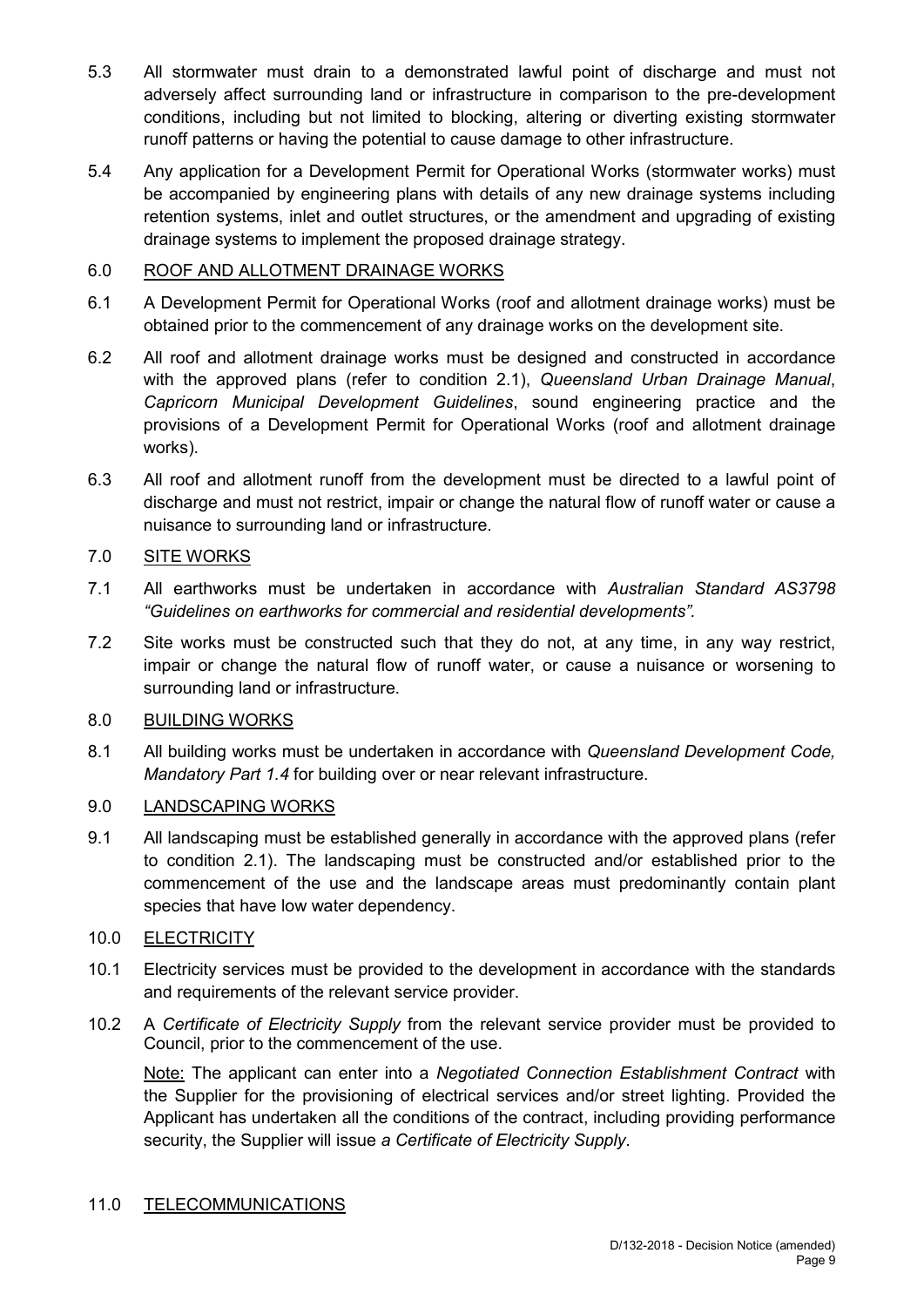11.1 Telecommunications services must be provided to the development in accordance with the standards and requirements of the relevant service provider, unless otherwise stipulated by telecommunications legislation at the time of installation. This includes all necessary pits and pipes, and conduits that provide a connection to the telecommunications network.

Note: The Telecommunications Act 1997 (Commonwealth) specifies where the deployment of optical fibre and the installation of fibre-ready facilities is required.

- 11.2 All units must be provided with internal and external conduit paths.
- 11.3 The conduits, pipes and cables required by this condition are located on private land and therefore ownership of the conduits, etc. will be with the owner of the land or a carrier that uses the conduit to carry its cables.
- 11.4 Evidence (see below) of acceptance of the works from the relevant service provider must be provided to Council, prior to the commencement of the use :-

**NBN** *a 'Certificate of Practical Completion*",

**Telstra** a "*Telecommunications Agreement/Provisioning Letter*",

**A Licenced Carrier** under the Telecommunications Act 1997 (*signed documentation from a Registered Professional Engineer of Queensland (electrical enginee*r))

## 12.0 ASSET MANAGEMENT

- 12.1 Any alteration necessary to electricity, telephone, water mains, sewerage mains, and/or public utility installations resulting from the development or in connection with the development, must be undertaken and completed at no cost to Council.
- 12.2 Any damage to existing stormwater, water supply and sewerage infrastructure, kerb and channel, pathway or roadway (including removal of concrete slurry from public land and Council infrastructure), that occurs while any works are being carried out in association with this development approval must be repaired at full cost to the developer. This includes the reinstatement of any existing traffic signs or pavement markings that may have been removed or damaged.
- 12.3 'As Constructed' information pertaining to assets to be handed over to Council and those which may have an impact on Council's existing and future assets must be provided prior to the commencement of the use. This information must be provided in accordance with the *Asset Design and As Constructed Manual (ADAC).*

## 13.0 ENVIRONMENTAL

- 13.1 Any application for a Development Permit for Operational Works must be accompanied by an Erosion and Sediment Control Plan that addresses, but is not limited to, the following:
	- (i) objectives;
	- (ii) site location and topography;
	- (iii) vegetation;
	- (iv) site drainage;
	- (v) soils;
	- (vi) erosion susceptibility;
	- (vii) erosion risk;
	- (viii) concept;
	- (ix) design; and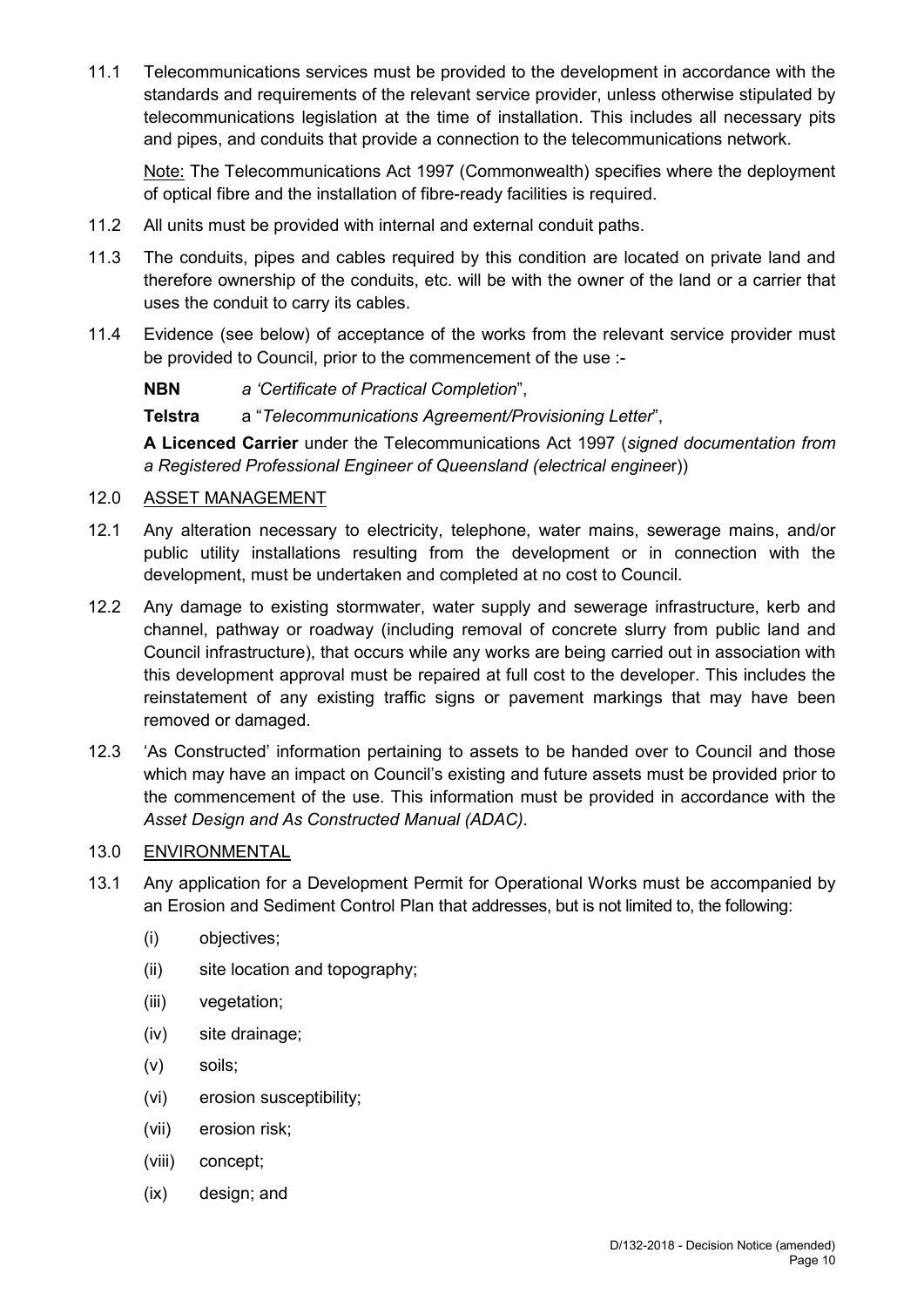(x) implementation,

for the construction and post-construction phases of work.

13.2 The Erosion and Sediment Control Plan prepared by a Registered Professional Engineer of Queensland in accordance with the *Capricorn Municipal Design Guidelines*, must be implemented, monitored and maintained for the duration of the development works, and until all exposed soil areas are permanently stabilised (for example, turfed, hydromulched, concreted, landscaped). The plan must be available on-site for inspection by Council Officers whilst all works are being carried out.

## 14.0 ENVIRONMENTAL HEALTH

- 14.1 Any lighting devices associated with the development, such as sensory lighting, must be positioned on the development site and shielded so as not to cause glare or other nuisance to nearby residents and motorists. Night lighting must be designed, constructed and operated in accordance with *Australian Standard AS4282 "Control of the obtrusive effects of outdoor lighting"*.
- 14.2 Operations on the development site must have no significant impact on the amenity of adjoining premises or the surrounding area due to the emission of light, noise or dust.

## 15.0 OPERATING PROCEDURES

15.1 All construction materials, waste, waste skips, machinery and contractors' vehicles must be located and stored or parked within the development site. Storage of materials or parking of construction machinery or contractors' vehicles must not occur within Jardine Street or Wandal Road.

## 16.0 STAGED DEVELOPMENT

- 16.1 This development approval is for a development to be undertaken in two (2) discrete stages, namely:
	- 16.1.1 Units 5 and 6 (Stage One); and
	- 16.1.2 Units 1 to 4 (Stage Two).

In accordance with the approved Staging Plan (refer to condition 2.1).

The stages must be undertaken in chronological order.

16.2 Unless otherwise expressly stated, the conditions must be read as being applicable to all stages.

## ADVISORY NOTES

## NOTE 1. Aboriginal Cultural Heritage

It is advised that under section 23 of the *Aboriginal Cultural Heritage Act 2003*, a person who carries out an activity must take all reasonable and practicable measures to ensure the activity does not harm Aboriginal cultural heritage (the "cultural heritage duty of care"). Maximum penalties for breaching the duty of care are listed in the Aboriginal cultural heritage legislation. The information on Aboriginal cultural heritage is available on the Department of Aboriginal and Torres Strait Islander Partnerships website [www.datsip.qld.gov.au.](http://www.datsip.qld.gov.au/)

## NOTE 2. General Environmental Duty

General environmental duty under the *Environmental Protection Act 1994* prohibits unlawful environmental nuisance caused by noise, aerosols, particles, dust, ash, fumes, light, odour or smoke beyond the boundaries of the development site during all stages of the development including earthworks, construction and operation.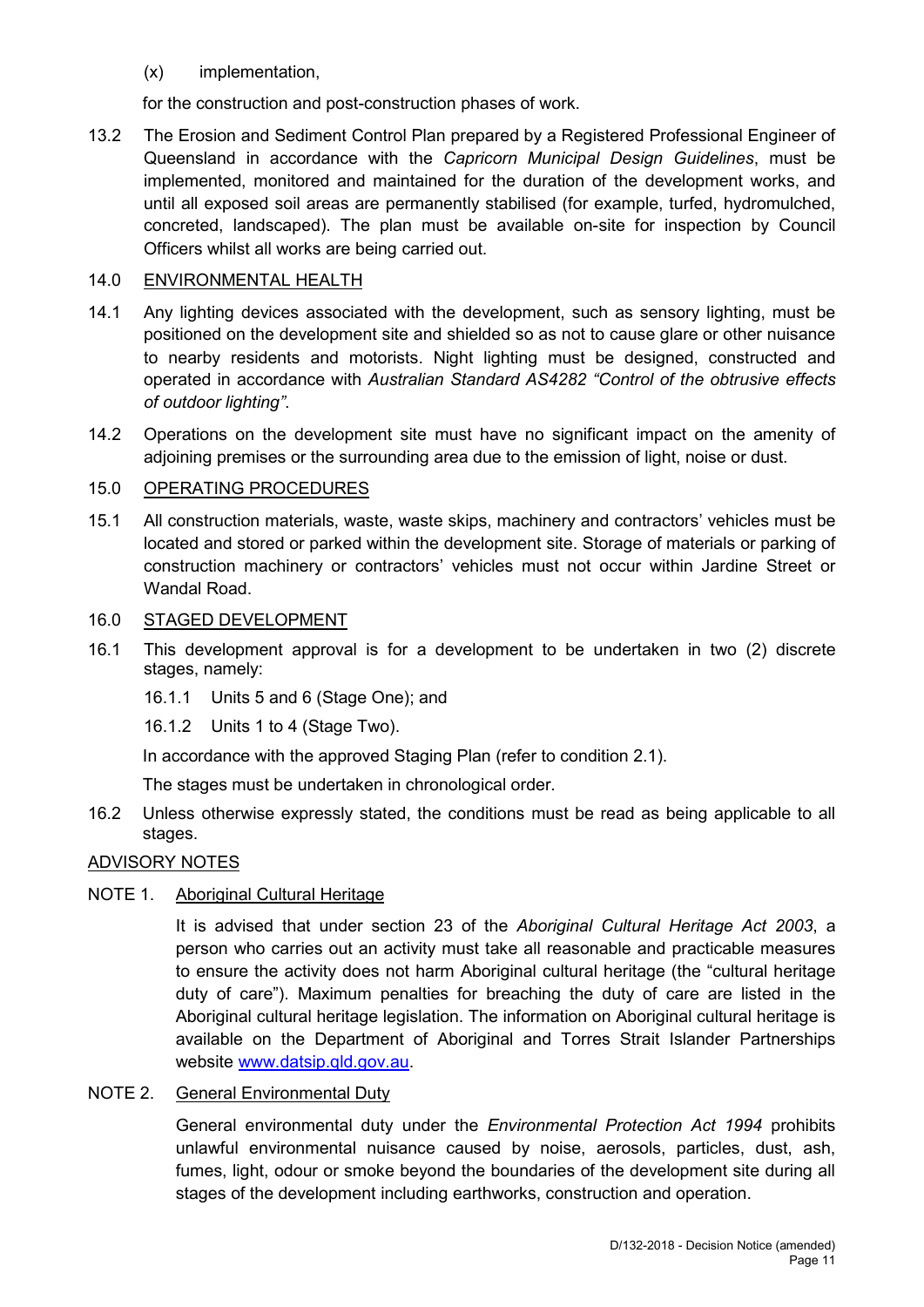## NOTE 3. General Safety Of Public During Construction

The *Work Health and Safety Act 2011* and *Manual of Uniform Traffic Control Devices* must be complied with in carrying out any construction works, and to ensure safe traffic control and safe public access in respect of works being constructed on a road.

## NOTE 4. Infrastructure Charges Notice

This application is subject to infrastructure charges in accordance with Council policies. The charges are presented on an Infrastructure Charges Notice.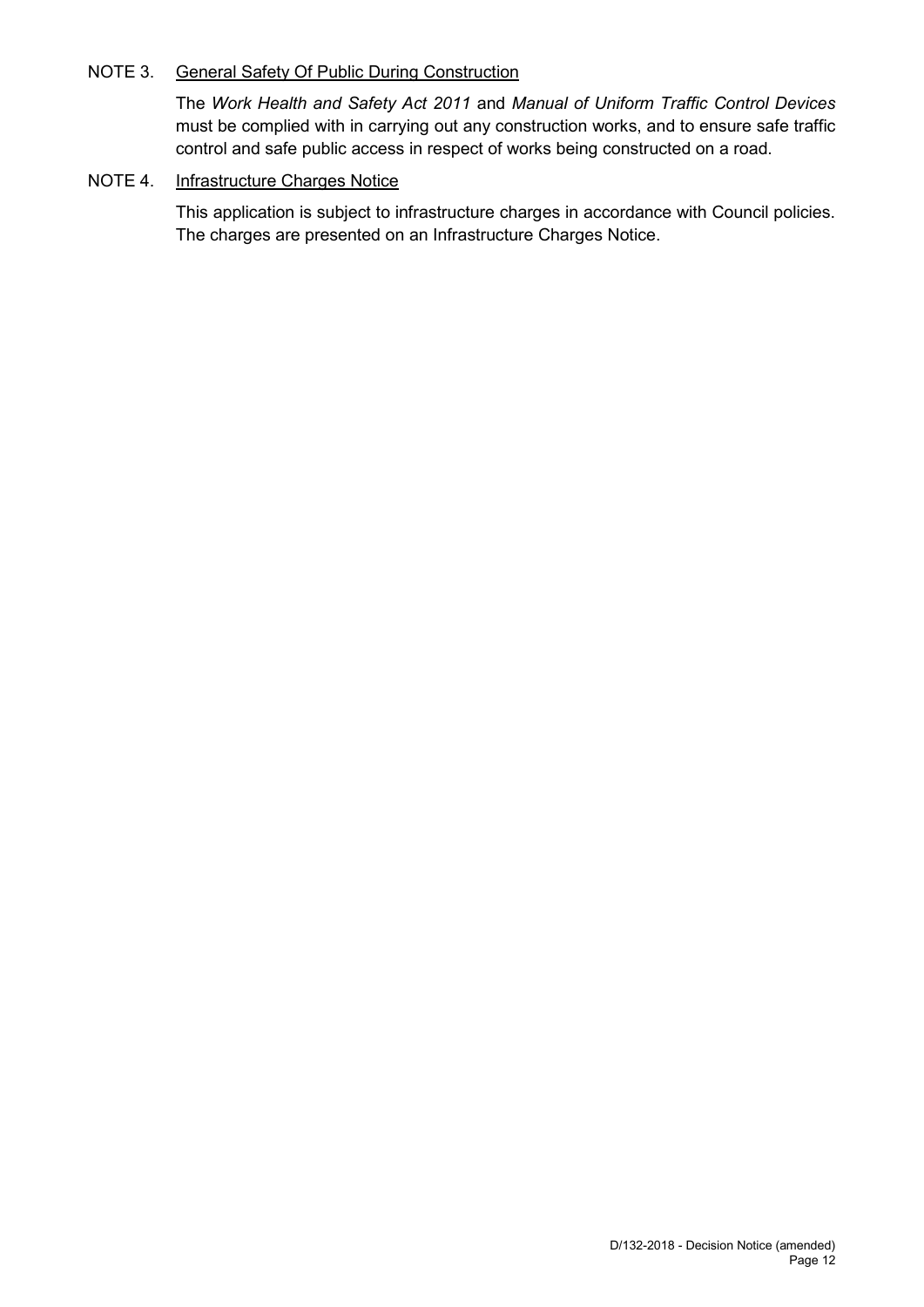

## **Attachment 2 - Appeal Rights**

*PLANNING ACT 2016*

The following is an extract from the *Planning Act 2016 (Chapter 6)*

## *Appeal rights*

#### *229 Appeals to tribunal or P&E Court*

- (1) Schedule 1 states—
	- (a) matters that may be appealed to— (i)either a tribunal or the P&E Court; or (ii)only a tribunal; or
		- (iii)only the P&E Court; and
	- (b) the person— (i)who may appeal a matter (the **appellant**); and (ii)who is a respondent in an appeal of the matter; and (iii)who is a co-respondent in an appeal of the matter; and
		- (iv)who may elect to be a co-respondent in an appeal of the matter.
- (2) An appellant may start an appeal within the appeal period.
- (3) The **appeal period** is—
	- (a) for an appeal by a building advisory agency—10 business days after a decision notice for the decision is given to the agency or
	- (b) for an appeal against a deemed refusal—at any time after the deemed refusal happens; or
	- (c) for an appeal against a decision of the Minister, under chapter 7, part 4, to register premises or to renew the registration of premises—20 business days after a notice is published under section 269(3)(a) or (4); or
	- (d) for an appeal against an infrastructure charges notice— 20 business days after the infrastructure charges notice is given to the person; or
	- (e) for an appeal about a deemed approval of a development application for which a decision notice has not been given—30 business days after the applicant gives the deemed approval notice to the assessment manager; or
	- (f) for any other appeal—20 business days after a notice of the decision for the matter, including an enforcement notice, is given to the person.
	- **Note**

See the P&E Court Act for the court's power to extend the appeal period.

- (4) Each respondent and co-respondent for an appeal may be heard in the appeal.
- (5) If an appeal is only about a referral agency's response, the assessment manager may apply to the tribunal or P&E Court to withdraw from the appeal.
- (6) To remove any doubt, it is declared that an appeal against an infrastructure charges notice must not be about—
	- (a) the adopted charge itself; or
	- (b) for a decision about an offset or refund—
		- (i) the establishment cost of trunk infrastructure identified in a LGIP; or
	- (ii) the cost of infrastructure decided using the method included in the local government's charges resolution.

#### **230 Notice of appeal**

- (1) An appellant starts an appeal by lodging, with the registrar of the tribunal or P&E Court, a notice of appeal that— (a) is in the approved form; and
	- (b) succinctly states the grounds of the appeal.
- (2) The notice of appeal must be accompanied by the required fee.
- (3) The appellant or, for an appeal to a tribunal, the registrar must, within the service period, give a copy of the notice of appeal to—
- (a) the respondent for the appeal; and
- (b) each co-respondent for the appeal; and
- (c) for an appeal about a development application under schedule 1, table 1, item 1—each principal submitter for the development application; and
- (d) for an appeal about a change application under schedule 1, table 1, item 2—each principal submitter for the change application; and
- (e) each person who may elect to become a co-respondent for the appeal, other than an eligible submitter who is not a principal submitter in an appeal under paragraph (c) or (d); and
- (f) for an appeal to the P&E Court—the chief executive; and
- (g) for an appeal to a tribunal under another Act—any other person who the registrar considers appropriate.
- (4) The **service period** is—
	- (a) if a submitter or advice agency started the appeal in the P&E Court—2 business days after the appeal is started; or
	- (b) otherwise—10 business days after the appeal is started.
- (5) A notice of appeal given to a person who may elect to be a co-respondent must state the effect of subsection
- (6) A person elects to be a co-respondent by filing a notice of election, in the approved form, within 10 business days after the notice of appeal is given to the person*.*
- **231 Other appeals**
- (1) Subject to this chapter, schedule 1 and the P&E Court Act, unless the Supreme Court decides a decision or other matter under this Act is affected by jurisdictional error, the decision or matter is non-appealable.
- (2) The Judicial Review Act 1991, part 5 applies to the decision or matter to the extent it is affected by jurisdictional error.
- (3) A person who, but for subsection (1) could have made an application under the Judicial Review Act 1991 in relation to the decision or matter, may apply under part 4 of that Act for a statement of reasons in relation to the decision or matter.
- (4) In this section— **decision** includes—
	- (a) conduct engaged in for the purpose of making a decision; and
	- (b) other conduct that relates to the making of a decision; and
	- (c) the making of a decision or the failure to make a decision; and
	- (d) a purported decision; and
	- (e) a deemed refusal.
- **non-appealable**, for a decision or matter, means the decision or matter—
	- (a) is final and conclusive; and
	- (b) may not be challenged, appealed against, reviewed, quashed, set aside or called into question in any other way under the Judicial Review Act 1991 or otherwise, whether by the Supreme Court, another court, a tribunal or another entity; and
	- (c) is not subject to any declaratory, injunctive or other order of the Supreme Court, another court, a tribunal or another entity on any ground.

#### **232 Rules of the P&E Court**

- (1) A person who is appealing to the P&E Court must comply with the rules of the court that apply to the appeal.
- (2) However, the P&E Court may hear and decide an appeal even if the person has not complied with rules of the P&E Court.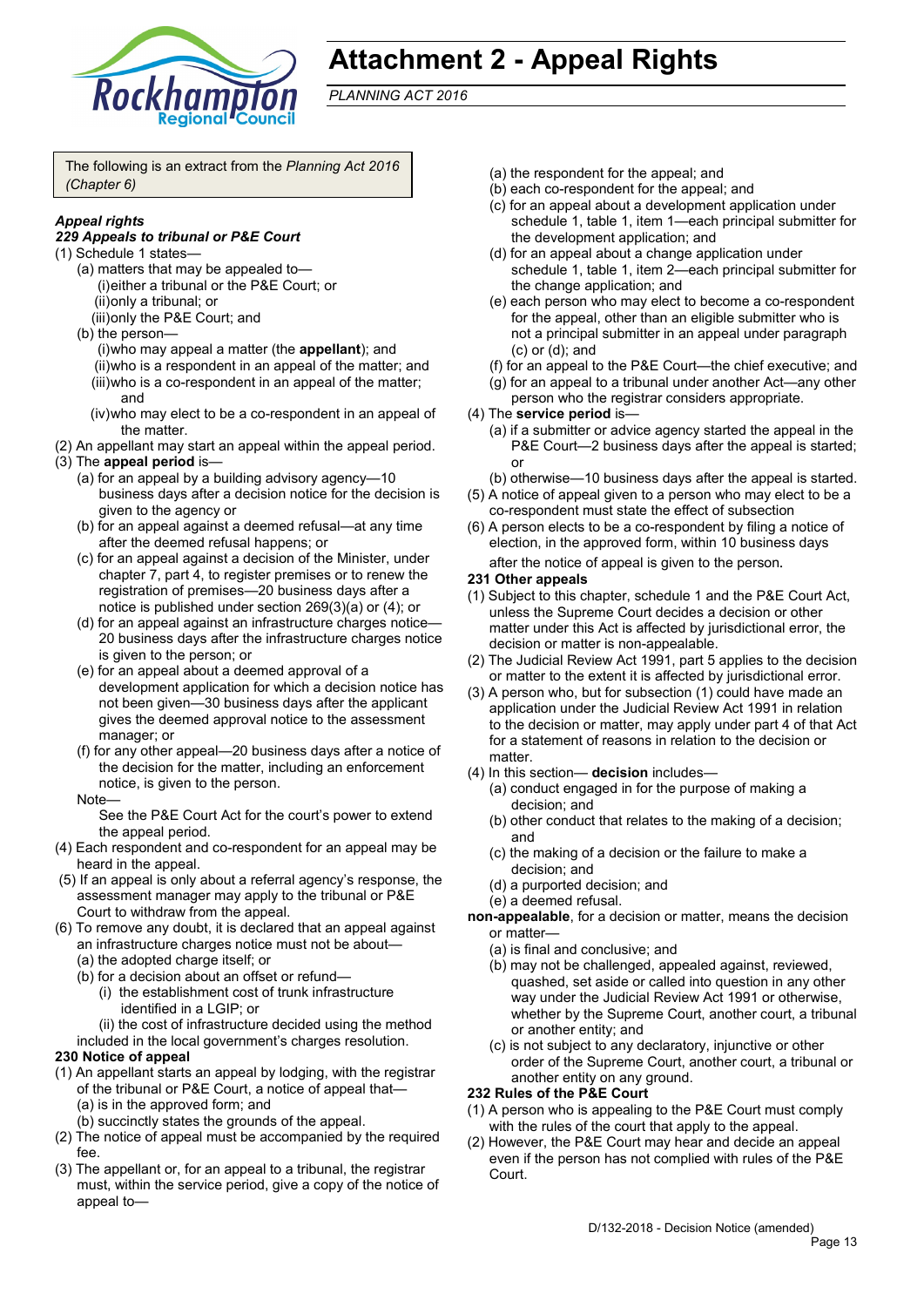

## **Appeal Rights**

*PLANNING ACT 2016*

## **Schedule 1**

#### **Appeals section 229**

#### **1 Appeal rights and parties to appeals**

- (1) Table 1 states the matters that may be appealed to—(a) the P&E court; or (b) a tribunal.
- (2) However, table 1 applies to a tribunal only if the matter involves—
	- (a) the refusal, or deemed refusal of a development application, for—
	- (i) a material change of use for a classified building; or
	- (ii) operational work associated with building work, a retaining wall, or a tennis court; or
	- (b) a provision of a development approval for—
- (i) a material change of use for a classified building; or
- (ii) operational work associated with building work, a retaining wall, or a tennis court; or
	- (c) if a development permit was applied for—the decision to give a preliminary approval for— (i) a material change of use for a classified building; or
		- (ii) operational work associated with building work, a retaining wall, or a tennis court; or
	- (d) a development condition if—
		- (i) the development approval is only for a material change of use that involves the use of a building classified under the Building Code as a class 2 building; and
			- (ii) the building is, or is proposed to be, not more than 3 storeys; and
			- (iii) the proposed development is for not more than 60 sole-occupancy units; or
	- (e) a decision for, or a deemed refusal of, an extension application for a development approval that is only for a material change of use of a classified building; or
	- (f) a decision for, or a deemed refusal of, a change application for a development approval that is only for a material change of use of a classified building; or
	- (g) a matter under this Act, to the extent the matter relates to—
		- (i) the Building Act, other than a matter under that Act that may or must be decided by the Queensland Building and Construction Commission; or
		- (ii) the Plumbing and Drainage Act, part 4 or 5; or
	- (h) a decision to give an enforcement notice in relation to a matter under paragraphs (a) to (g); or
	- (i) a decision to give an infrastructure charges notice; or
	- (j) the refusal, or deemed refusal, of a conversion application; or
	- (k) a matter that, under another Act, may be appealed to the tribunal; or
- (l) a matter prescribed by regulation. (3) Also, table 1 does not apply to a tribunal if the matter
	- involves—
	- (a) for a matter in subsection  $(2)(a)$  to  $(d)$ 
		- (i) a development approval for which the development application required impact assessment; and
		- (ii) a development approval in relation to which the assessment manager received a properly made submission for the development application; or
	- (b) a provision of a development approval about the identification or inclusion, under a variation approval, of a matter for the development.
- (4) Table 2 states the matters that may be appealed only to the P&E Court.
- (5) Table 3 states the matters that may be appealed only to the tribunal.
- (6) In each table—
	- (a) column 1 states the appellant in the appeal; and
	- (b) column 2 states the respondent in the appeal; and
	- $(c)$  column 3 states the co-respondent (if any) in the appeal; and
	- (d) column 4 states the co-respondents by election (if any) in the appeal.
- (7) If the chief executive receives a notice of appeal under section 230(3)(f), the chief executive may elect to be a corespondent in the appeal.

| Table 1<br>Appeals to the P&E Court and, for certain matters, to a tribunal                                      |                                                                                                                                |                                                                                          |                                                       |  |
|------------------------------------------------------------------------------------------------------------------|--------------------------------------------------------------------------------------------------------------------------------|------------------------------------------------------------------------------------------|-------------------------------------------------------|--|
| 1. Development applications<br>An appeal may be made against-<br>(c) a provision of the development approval; or | (a) the refusal of all or part of the development application; or<br>(b) the deemed refusal of the development application; or | (d) if a development permit was applied for—the decision to give a preliminary approval. |                                                       |  |
| Column 1                                                                                                         | Column 2                                                                                                                       | Column 3                                                                                 | Column 4                                              |  |
| Appellant                                                                                                        | Respondent                                                                                                                     | Co-respondent<br>$($ if any $)$                                                          | Co-respondent by election<br>$(if$ anv)               |  |
| The applicant                                                                                                    | The assessment<br>manager                                                                                                      | If the appeal is about<br>a concurrence                                                  | 1 A concurrence agency that is<br>not a co-respondent |  |
|                                                                                                                  |                                                                                                                                |                                                                                          | D/122 2010 Decision Notice (amonded)                  |  |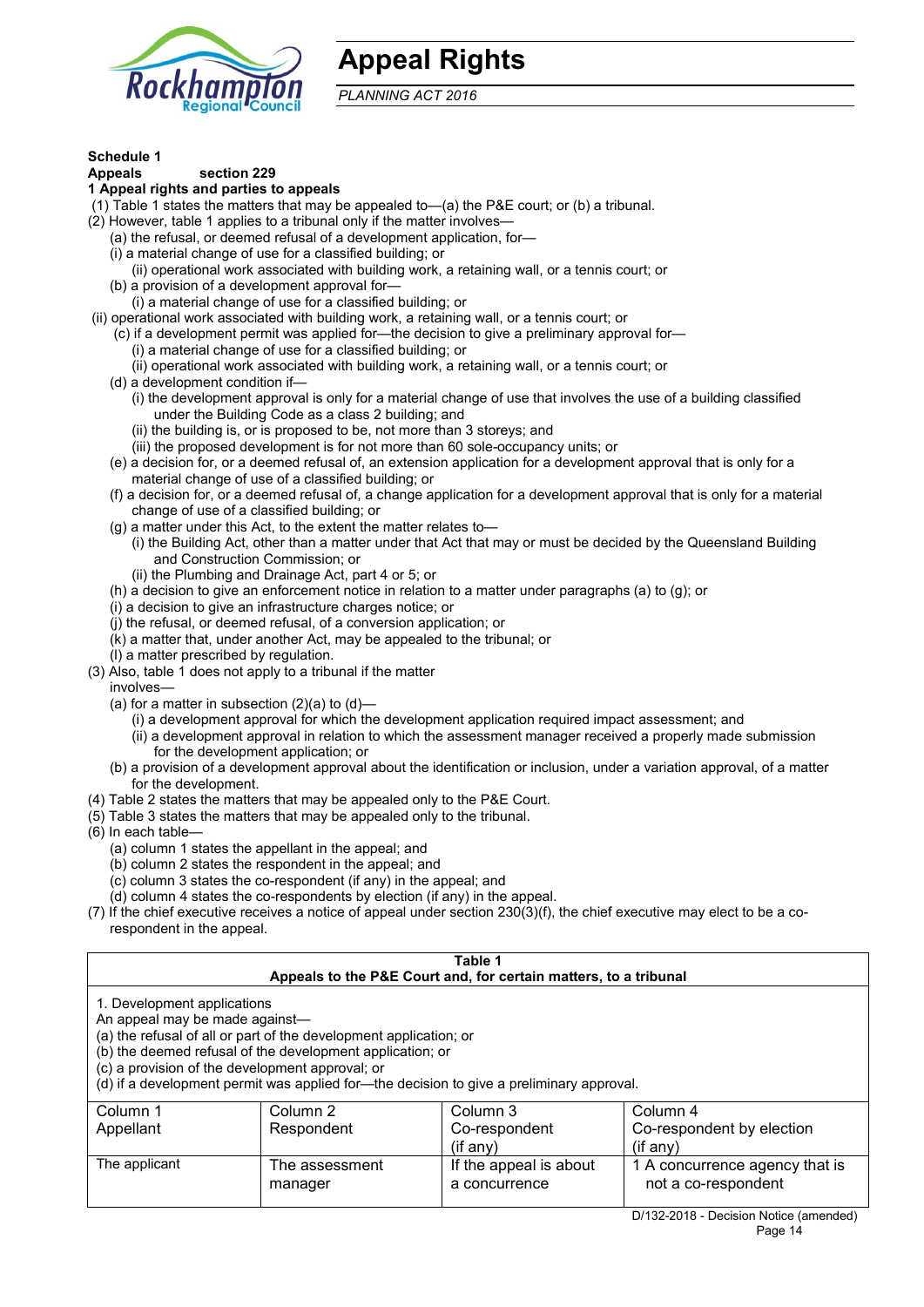| Table 1<br>Appeals to the P&E Court and, for certain matters, to a tribunal                                                                                                                          |                                                                                                                                                                                                                               |                                                                                                                                                                                                                                                                                                                                                                                         |                                                                                                                                                                                                                                                                                                                                                 |  |
|------------------------------------------------------------------------------------------------------------------------------------------------------------------------------------------------------|-------------------------------------------------------------------------------------------------------------------------------------------------------------------------------------------------------------------------------|-----------------------------------------------------------------------------------------------------------------------------------------------------------------------------------------------------------------------------------------------------------------------------------------------------------------------------------------------------------------------------------------|-------------------------------------------------------------------------------------------------------------------------------------------------------------------------------------------------------------------------------------------------------------------------------------------------------------------------------------------------|--|
|                                                                                                                                                                                                      |                                                                                                                                                                                                                               | agency's referral<br>response-the<br>concurrence agency                                                                                                                                                                                                                                                                                                                                 | 2 If a chosen Assessment<br>manager is the respondent-<br>the prescribed assessment<br>manager<br>3 Any eligible advice agency for<br>the application<br>4 Any eligible submitter for the<br>application                                                                                                                                        |  |
| 2. Change applications<br>An appeal may be made against-<br>(b) a deemed refusal of a change application.                                                                                            |                                                                                                                                                                                                                               |                                                                                                                                                                                                                                                                                                                                                                                         | (a) a responsible entity's decision for a change application, other than a decision made by the P&E court; or                                                                                                                                                                                                                                   |  |
| Column 1<br>Appellant                                                                                                                                                                                | Column <sub>2</sub><br>Respondent                                                                                                                                                                                             | Column 3<br>Co-respondent<br>(if any)                                                                                                                                                                                                                                                                                                                                                   | Column 4<br>Co-respondent by election<br>(if any)                                                                                                                                                                                                                                                                                               |  |
| 1 The applicant<br>2 If the responsible<br>entity is the<br>assessment<br>manager-an<br>affected entity that<br>gave a pre-request<br>notice or response<br>notice                                   | The responsible<br>entity                                                                                                                                                                                                     | If an affected entity<br>starts the appeal-the<br>applicant                                                                                                                                                                                                                                                                                                                             | 1 A concurrence agency for the<br>development application<br>2 If a chosen assessment<br>manager is the respondent-<br>the prescribed assessment<br>manager<br>3 A private certifier for the<br>development application<br>4 Any eligible advice agency for<br>the change application<br>5 Any eligible submitter for the<br>change application |  |
| 3. Extension applications<br>An appeal may be made against-<br>(a) the assessment manager's decision about an extension application; or<br>(b) a deemed refusal of an extension application.         |                                                                                                                                                                                                                               |                                                                                                                                                                                                                                                                                                                                                                                         |                                                                                                                                                                                                                                                                                                                                                 |  |
| Column 1<br>Appellant                                                                                                                                                                                | Column <sub>2</sub><br>Respondent                                                                                                                                                                                             | Column 3<br>Co-respondent<br>(if any)                                                                                                                                                                                                                                                                                                                                                   | Column 4<br>Co-respondent by election<br>(if any)                                                                                                                                                                                                                                                                                               |  |
| 1 The applicant<br>1<br>2 For a matter other<br>than a deemed<br>refusal of an<br>extension<br>application $-$ a<br>concurrence<br>agency, other than<br>the chief executive,<br>for the application | The assessment<br>manager                                                                                                                                                                                                     | If a concurrence<br>agency starts the<br>appeal - the applicant                                                                                                                                                                                                                                                                                                                         | If a chosen assessment<br>manager is the respondent - the<br>prescribed assessment manager                                                                                                                                                                                                                                                      |  |
| 4. Infrastructure charges notices<br>a) The notice involved an error relating to -<br>(i)<br>An offset or refund; or<br>(ii)                                                                         | (i) The application of the relevant adopted charge; or<br>Examples of errors in applying an adopted charge -<br>The working out of extra demands, for section 120; or<br>b) The was no decision about an offset or refund; or | An appeal may be made against an infrastructure charges notice on 1 or more of the following grounds<br>The incorrect application of gross floor area for a non-residential development<br>Applying an incorrect 'use category', under a regulation, to the development<br>c) If the infrastructure charges notice states a refund will be given – the timing for giving the refund; or | The amount of the charge is so unreasonable that no reasonable relevant local government could have                                                                                                                                                                                                                                             |  |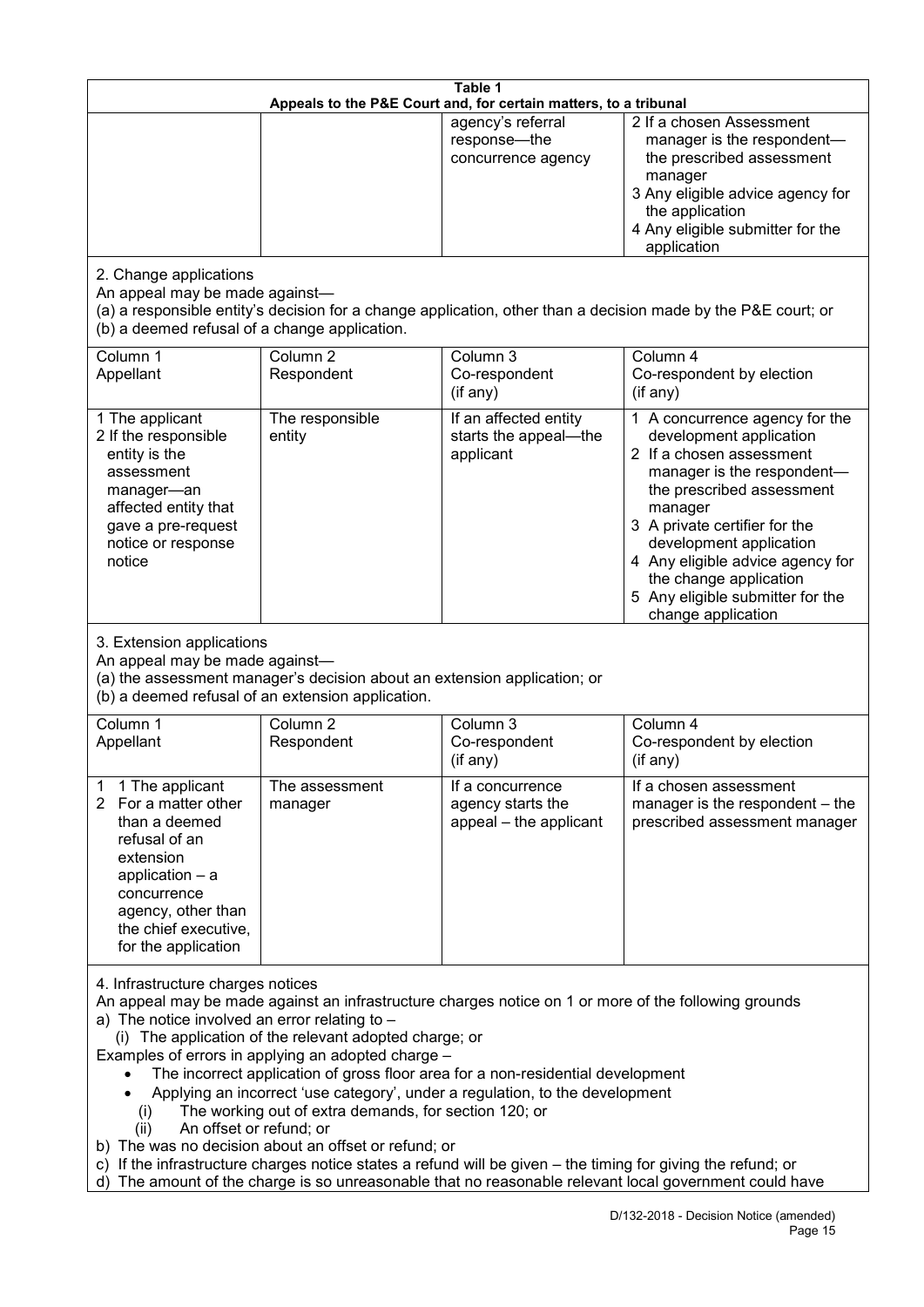| Table 1<br>Appeals to the P&E Court and, for certain matters, to a tribunal                                                              |                                                                                        |                                                                                     |                                                                                                                                                                                                                     |  |
|------------------------------------------------------------------------------------------------------------------------------------------|----------------------------------------------------------------------------------------|-------------------------------------------------------------------------------------|---------------------------------------------------------------------------------------------------------------------------------------------------------------------------------------------------------------------|--|
| imposed the amount.                                                                                                                      |                                                                                        |                                                                                     |                                                                                                                                                                                                                     |  |
|                                                                                                                                          |                                                                                        |                                                                                     |                                                                                                                                                                                                                     |  |
| Column 1<br>Appellant                                                                                                                    | Column <sub>2</sub><br>Respondent                                                      | Column 3<br>Co-respondent<br>(if any)                                               | Column 4<br>Co-respondent by election<br>(if any)                                                                                                                                                                   |  |
| The person given the<br>Infrastructure charges<br>notice                                                                                 | The local government<br>that gave the<br>infrastructure charges<br>notice              |                                                                                     |                                                                                                                                                                                                                     |  |
| 5. Conversion applications<br>An appeal may be made against-<br>(a) the refusal of a conversion application; or<br>Column 1<br>Appellant | (b) a deemed refusal of a conversion application.<br>Column <sub>2</sub><br>Respondent | Column 3<br>Co-respondent                                                           | Column 4<br>Co-respondent by election                                                                                                                                                                               |  |
| The applicant                                                                                                                            | The local government<br>to which the conversion<br>application was made                | (if any)                                                                            | (if any)<br>L,                                                                                                                                                                                                      |  |
| 6. Enforcement notices                                                                                                                   |                                                                                        | An appeal may be made against the decision to give an enforcement notice.           |                                                                                                                                                                                                                     |  |
| Column 1<br>Appellant                                                                                                                    | Column <sub>2</sub><br>Respondent                                                      | Column 3<br>Co-respondent<br>(if any)                                               | Column 4<br>Co-respondent by election<br>(if any)                                                                                                                                                                   |  |
| The person given the<br>enforcement notice                                                                                               | The enforcement<br>authority                                                           |                                                                                     | If the enforcement authority is<br>not the local government for<br>the premises in relation to which<br>the offence is alleged to have<br>happened-the local<br>government                                          |  |
| Table 2<br>Appeals to the P&E Court only                                                                                                 |                                                                                        |                                                                                     |                                                                                                                                                                                                                     |  |
| 1. Appeals from tribunal<br>section 252, on the ground of-<br>(b) jurisdictional error.                                                  | (a) an error or mistake in law on the part of the tribunal; or                         | An appeal may be made against a decision of a tribunal, other than a decision under |                                                                                                                                                                                                                     |  |
| Column 1<br>Appellant                                                                                                                    | Column <sub>2</sub><br>Respondent                                                      | Column 3<br>Co-respondent<br>$($ if any $)$                                         | Column 4<br>Co-respondent by election<br>(if any)                                                                                                                                                                   |  |
| A party to the<br>proceedings for the<br>decision                                                                                        | The other party to the<br>proceedings for the<br>decision                              | $\blacksquare$                                                                      | $\blacksquare$                                                                                                                                                                                                      |  |
| 2. Eligible submitter appeals<br>or                                                                                                      | application, to the extent that the decision relates to-                               |                                                                                     | An appeal may be made against the decision to give a development approval, or an approval for a change<br>(a) any part of the development application for the development approval that required impact assessment; |  |

(b) a variation request.

| ⌒<br>∴ol⊔mr      | olumr.           | olumn                       | umr<br>∩∥                                           |
|------------------|------------------|-----------------------------|-----------------------------------------------------|
| <b>Anna</b><br>. | .1 <sup>pr</sup> | -respondent<br>.<br>ال اد . | election<br>$- - - - -$<br>hv<br>resnondent<br>$-1$ |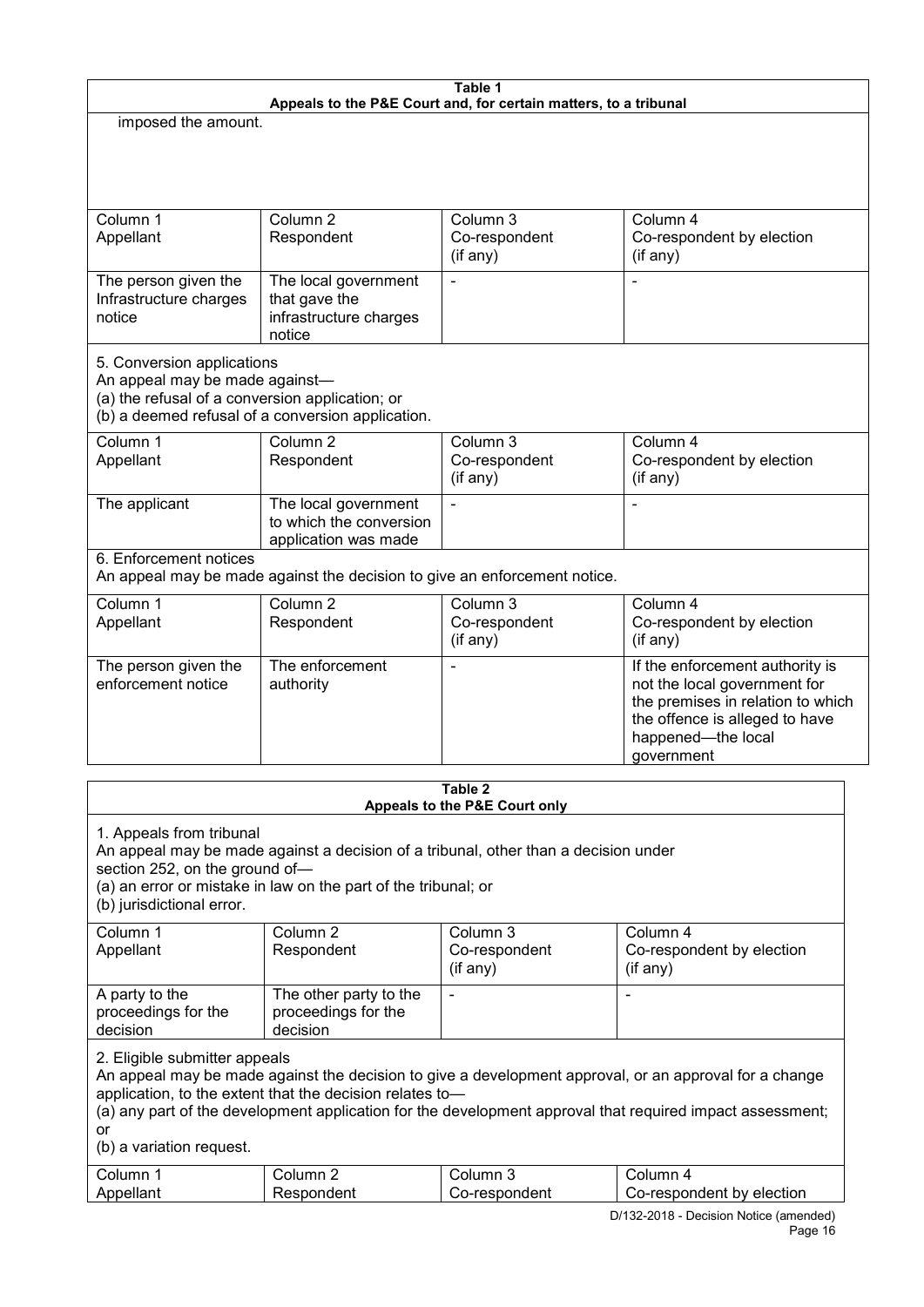| Table 2<br>Appeals to the P&E Court only                                                                                                                                                                                                                                                      |                                                                                                                                                                                                                                         |                                                                                                                         |                                                                                                                                  |  |
|-----------------------------------------------------------------------------------------------------------------------------------------------------------------------------------------------------------------------------------------------------------------------------------------------|-----------------------------------------------------------------------------------------------------------------------------------------------------------------------------------------------------------------------------------------|-------------------------------------------------------------------------------------------------------------------------|----------------------------------------------------------------------------------------------------------------------------------|--|
|                                                                                                                                                                                                                                                                                               |                                                                                                                                                                                                                                         | (if any)                                                                                                                | (if any)                                                                                                                         |  |
| 1 For a development<br>application-an<br>eligible submitter for<br>the development<br>application<br>2 For a change<br>application-an<br>eligible submitter for<br>the change<br>application                                                                                                  | 1 For a development<br>application-the<br>assessment<br>manager<br>2 For a change<br>application-the<br>responsible entity                                                                                                              | 1 The applicant<br>2 If the appeal is about<br>a concurrence<br>agency's referral<br>response-the<br>concurrence agency | Another eligible<br>submitter for the<br>application                                                                             |  |
| required impact assessment; or<br>(b) a variation request.                                                                                                                                                                                                                                    | 3. Eligible submitter and eligible advice agency appeals<br>An appeal may be made against a provision of a development approval, or failure to<br>include a provision in the development approval, to the extent the matter relates to- |                                                                                                                         | (a) any part of the development application or the change application, for the development approval, that                        |  |
| Column 1<br>Appellant                                                                                                                                                                                                                                                                         | Column <sub>2</sub><br>Respondent                                                                                                                                                                                                       | Column 3<br>Co-respondent<br>(if any)                                                                                   | Column 4<br>Co-respondent by election<br>(if any)                                                                                |  |
| 1 For a development<br>application-an<br>eligible submitter for<br>the development<br>application<br>2 For a change<br>application-an<br>eligible submitter for<br>the change<br>application<br>3 An eligible advice<br>agency for the<br>development<br>application or change<br>application | 1 For a development<br>application-the<br>assessment<br>manager<br>2 For a change<br>application-the<br>responsible entity                                                                                                              | 1 The applicant<br>2 If the appeal is about<br>a concurrence<br>agency's referral<br>response-the<br>concurrence agency | Another eligible submitter for<br>the application                                                                                |  |
| 4. Compensation claims<br>An appeal may be made against-                                                                                                                                                                                                                                      | (a) a decision under section 32 about a compensation claim; or<br>(b) a decision under section 265 about a claim for compensation; or<br>(c) a deemed refusal of a claim under paragraph (a) or (b).                                    |                                                                                                                         |                                                                                                                                  |  |
| Column 1<br>Appellant                                                                                                                                                                                                                                                                         | Column <sub>2</sub><br>Respondent                                                                                                                                                                                                       | Column <sub>3</sub><br>Co-respondent<br>(if any)                                                                        | Column 4<br>Co-respondent by election<br>(if any)                                                                                |  |
| A person dissatisfied<br>with the decision                                                                                                                                                                                                                                                    | The local<br>government to which<br>the claim was made                                                                                                                                                                                  |                                                                                                                         |                                                                                                                                  |  |
| 5. Registered premises<br>An appeal may be made against a decision of the Minister under chapter 7, part 4.                                                                                                                                                                                   |                                                                                                                                                                                                                                         |                                                                                                                         |                                                                                                                                  |  |
| Column 1<br>Appellant                                                                                                                                                                                                                                                                         | Column <sub>2</sub><br>Respondent                                                                                                                                                                                                       | Column $3$<br>Co-respondent<br>(if any)                                                                                 | Column 4<br>Co-respondent by election<br>(if any)                                                                                |  |
| 1 A person given a<br>decision notice about<br>the decision<br>2 If the decision is to<br>register premises or                                                                                                                                                                                | The Minister                                                                                                                                                                                                                            |                                                                                                                         | If an owner or occupier starts<br>the appeal – the owner of the<br>registered premises<br>D/132-2018 - Decision Notice (amended) |  |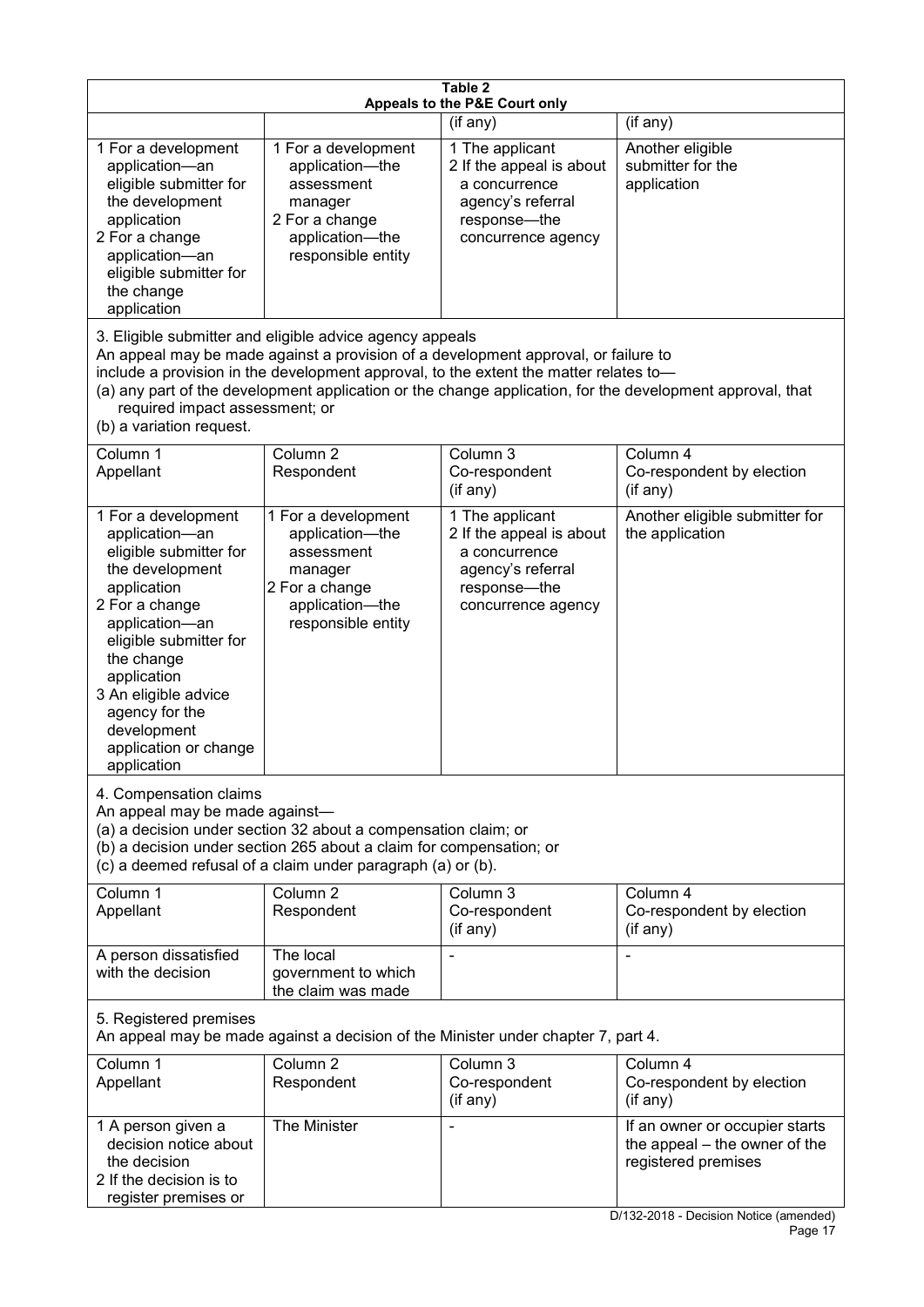| Table 2<br>Appeals to the P&E Court only                                                                                                                                                                                                                                                                             |                                     |                                       |                                                                                                                                                                             |  |
|----------------------------------------------------------------------------------------------------------------------------------------------------------------------------------------------------------------------------------------------------------------------------------------------------------------------|-------------------------------------|---------------------------------------|-----------------------------------------------------------------------------------------------------------------------------------------------------------------------------|--|
| renew the<br>registration of<br>premises-an owner<br>or occupier of<br>premises in the<br>affected area for the<br>registered premises<br>who is dissatisfied<br>with the decision                                                                                                                                   |                                     |                                       |                                                                                                                                                                             |  |
| 6. Local laws<br>An appeal may be made against a decision of a local government, or conditions applied,<br>under a local law about-<br>(a) the use of premises, other than a use that is the natural and ordinary consequence of prohibited<br>development; or<br>(b) the erection of a building or other structure. |                                     |                                       |                                                                                                                                                                             |  |
| Column 1<br>Appellant                                                                                                                                                                                                                                                                                                | Column <sub>2</sub><br>Respondent   | Column 3<br>Co-respondent<br>(if any) | Column 4<br>Co-respondent by election<br>(if any)                                                                                                                           |  |
| A person who-<br>(a) applied for the<br>decision; and<br>(b) is dissatisfied with<br>the decision or<br>conditions.                                                                                                                                                                                                  | The local government                |                                       |                                                                                                                                                                             |  |
|                                                                                                                                                                                                                                                                                                                      |                                     | Table 3                               |                                                                                                                                                                             |  |
| Appeals to the tribunal only<br>1. Building advisory agency appeals<br>An appeal may be made against giving a development approval for building work to the extent the building<br>work required code assessment against the building assessment provisions.                                                         |                                     |                                       |                                                                                                                                                                             |  |
| Column 1<br>Appellant                                                                                                                                                                                                                                                                                                | Column <sub>2</sub><br>Respondent   | Column 3<br>Co-respondent<br>(if any) | Column 4<br>Co-respondent by election<br>(if any)                                                                                                                           |  |
| A building advisory<br>agency for the<br>development application<br>related to the approval                                                                                                                                                                                                                          | The assessment<br>manager           | The applicant                         | 1 A concurrence agency for<br>the development application<br>related to the approval<br>2 A private certifier for the<br>development application<br>related to the approval |  |
| 3. Certain decisions under the Building Act and the Plumbing and Drainage Act<br>An appeal may be made against a decision under-<br>(a) the Building Act, other than a decision made by the Queensland Building and Construction Commission;<br>or<br>(b) the Plumbing and Drainage Act, part 4 or 5.                |                                     |                                       |                                                                                                                                                                             |  |
| Column 1<br>Appellant                                                                                                                                                                                                                                                                                                | Column <sub>2</sub><br>Respondent   | Column 3<br>Co-respondent<br>(if any) | Column 4<br>Co-respondent by election<br>(if any)                                                                                                                           |  |
| A person who received,<br>or was entitled to<br>receive, notice of the<br>decision                                                                                                                                                                                                                                   | The person who made<br>the decision |                                       |                                                                                                                                                                             |  |
| 4. Local government failure to decide application under the Building Act<br>within the period required under that Act.                                                                                                                                                                                               |                                     |                                       | An appeal may be made against a local government's failure to decide an application under the Building Act                                                                  |  |
| Column 1<br>Appellant                                                                                                                                                                                                                                                                                                | Column <sub>2</sub><br>Respondent   | Column 3<br>Co-respondent             | Column 4<br>Co-respondent by election<br>D/132-2018 - Decision Notice (amended)                                                                                             |  |